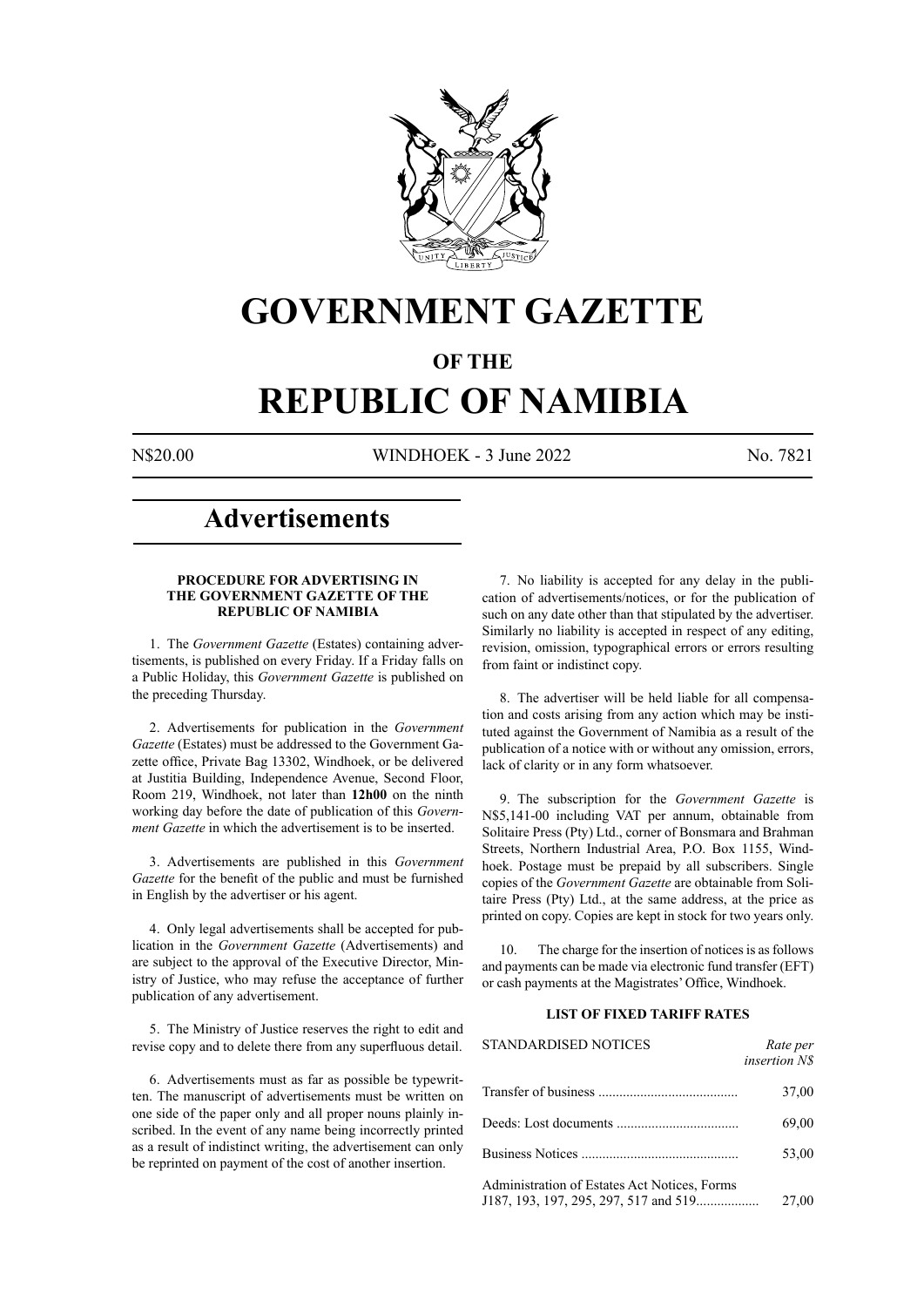| Insolvency Act and Companies Act Notices:                                                                                                                                                               | 48,00  |
|---------------------------------------------------------------------------------------------------------------------------------------------------------------------------------------------------------|--------|
| N.B. Forms 2 and 6 additional statements according<br>to word count table, added to the basic tariff.                                                                                                   | 333,00 |
| Naturalisation notices (including a reprint for the                                                                                                                                                     | 27,00  |
| Unclaimed moneys - only in the Government<br>Gazette, closing date 15 January (per entry of                                                                                                             | 13,00  |
|                                                                                                                                                                                                         | 53,00  |
|                                                                                                                                                                                                         | 27,00  |
| <b>NON-STANDARDISED NOTICES</b>                                                                                                                                                                         |        |
| Company notices:                                                                                                                                                                                        |        |
| Short notices: Meetings, resolutions, offers of<br>compromise, conversions of companies, voluntary<br>windings-up, etc.: closing of members' registers<br>for transfer and/or declarations of dividends | 120,00 |
| Declaration of dividends with profit statements,                                                                                                                                                        | 267,00 |
| Long notices: Transfers, changes in respect of<br>shares or capital, redemptions, resolutions,                                                                                                          | 373,00 |
| Liquidators' and other appointees' notices                                                                                                                                                              | 80,00  |

#### **FORM J 187**

#### **LIQUIDATION AND DISTRIBUTION ACCOUNTS IN DECEASED ESTATES LYING FOR INSPECTION**

In terms of section 35(5) of Act 66 of 1965, notice is hereby given that copies of the liquidation and distribution accounts (first and final, unless otherwise stated) in the estates specified below will be open for the inspection of all persons interested therein for a period of 21 days (or shorter or longer if specially stated) from the date specified or from the date of publication hereof, whichever may be the later, and at the offices of the Master and Magistrate as stated.

Should no objection thereto be lodged with the Master concerned during the specified period, the executor will proceed to make payments in accordance with the accounts.

2133/2020 GARISES Teresia, 1911180500057, Windhoek. 19 February 2009. Windhoek. Windhoek. Sisa Namandje & Co., No. 13 & 15, Pasteur Street, Windhoek-West, Windhoek.

1414/2009 DE WEE Katrina, 4 December 1957, 5712040200121, Erf No. 86, Block C, Rehoboth. Windhoek. V. T. Van Wyk Attorneys, Hebron House, Plot A 129, Rehoboth.

396/2006 DE WEE Hendrik Johannes, 10 February 1957, 5702100800478, Erf No. 86, Block C, Rehoboth. Windhoek. V. T. Van Wyk Attorneys, Hebron House, Plot A 129, Rehoboth.

677/2021 DIERGAARDT Wilfred Nico, 15 July 1959, 59071500209, Portion No. 2 of the Farm Verdruk No.

| Gambling house licences/Liquor licences                       | 120,00 |
|---------------------------------------------------------------|--------|
| SALES IN EXECUTION AND OTHER PUBLIC SALES:                    |        |
|                                                               | 207,00 |
| Public auctions, sales, tenders and welfare<br>organisations: |        |
|                                                               | 69,00  |
|                                                               | 171,00 |
|                                                               | 253,00 |
| ORDERS OF THE COURT                                           |        |
| Provisional and final liquidations or                         |        |
|                                                               | 157,00 |
| Reduction of change in capital mergers, offers                |        |
| Judicial managements, curator bonis and similar               | 373,00 |
|                                                               |        |

The charge for the insertion of advertisements other than the notices mentioned in paragraph 10 is at the rate of N\$13,00 per cm double column. (Fractions of a cm must be calculated as a cm).

and extensive *rule nisi* …………………….….... 373,00 Extension of return date ………………….......... 48,00

Supersession and discharge of petitions  $(J.158)$ ..  $40,00$ 

12. No advertisements shall be inserted unless the charge is prepaid. Payments can be made via electronic fund transfer (EFT) or cash payments at the Magistrate's Office, Windhoek.

268, Windhoek. Magrita Dorothea Diergaardt, 27 May 1958, 58052700264. Windhoek. Pointbreak Trust and Estates (Pty) Ltd., P.O. Box 156, Windhoek.

1842/2021 SCHÄFER Renata, 6 April 1941, 41040600166, 3 Albert Witte Street, Ludwigsdorf, Windhoek, Republic of Namibia. Windhoek. Etzold-Duvenhage, 33 Feld Street, Windhoek.

1952/2021 VISSER Elizabeth, 31 August 1955, 55083100088, Okahandja, Namibia. Okahandja. Windhoek. Advance Wealth Management, P.O. Box 86568, Eros, Windhoek.

2295/2021 JORDAAN Karen, 13 April 1985, 85041310017, Plot 20, Brakwater, Windhoek. Johannes Petrus Jordaan, 21 February 1985, 85022110067. Windhoek. Advance Wealth Management, P.O. Box 86568, Eros, Windhoek.

3185/2021 FERIS Cecilia Jannette, 26 January 1946, 46012600143, Rehoboth. Rehoboth. Windhoek. Bruni & McLaren, P.O. Box 11267, Klein Windhoek, Windhoek.

197/2021 NYAMBE Simon, 14 October 1961, 61101400234, Dorado Park, Windhoek. Edla Tjijandjeua Nyambe, 23 July 1980, 80072310197. Windhoek. Dr. Weder, Kauta & Hoveka Inc., 3rd Floor, WKH House, Jan Jonker Road, Ausspannplatz, Windhoek.

304/2020 OFFNER Pius Makanga, 6 February 1968, 68020601333, Thikanduko, Kavango East, Namibia. Amended. Windhoek. FB Law Chambers, 35 Schubert Street, Windhoek-West, P.O. Box 24182, Windhoek.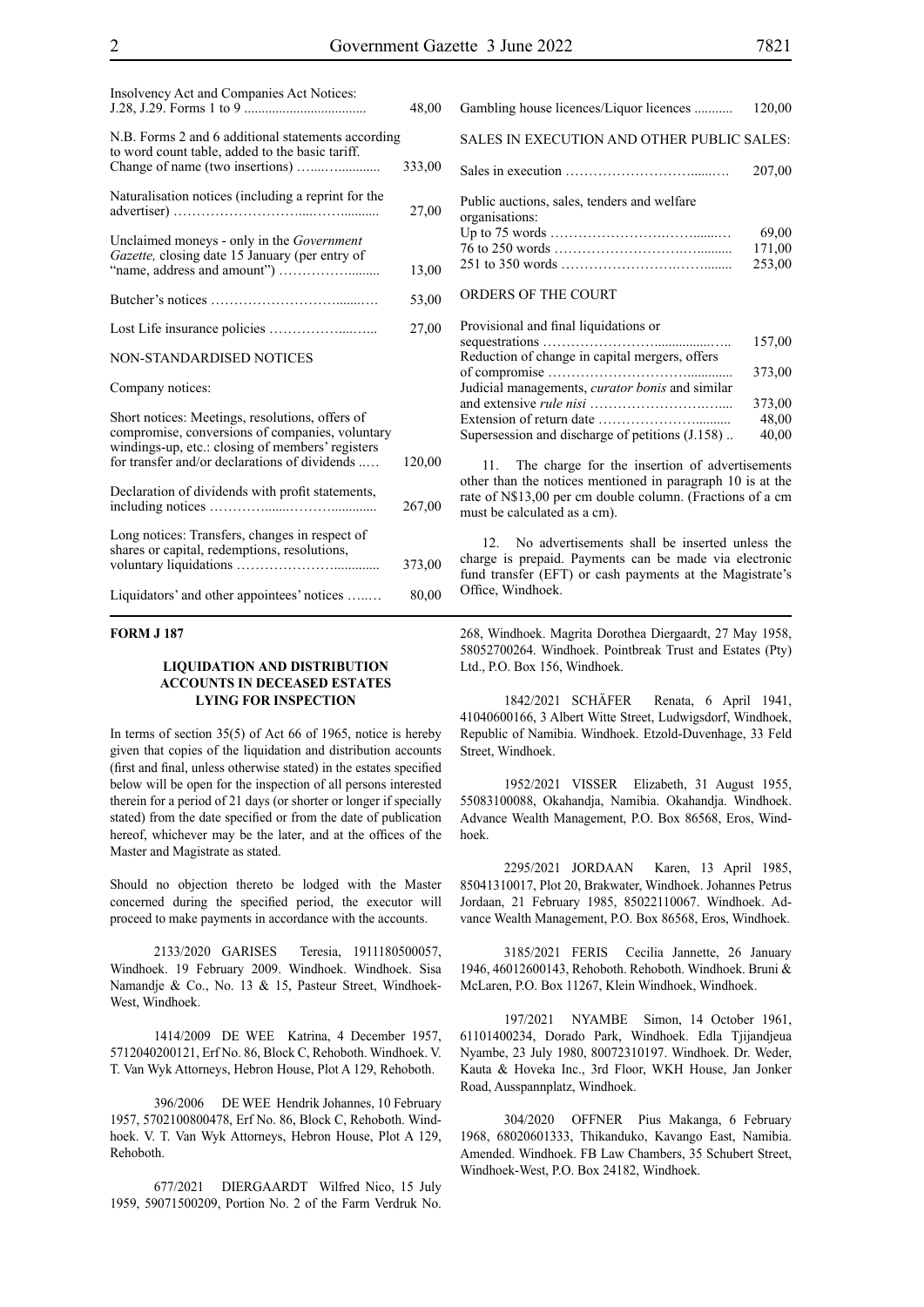1730/2021 PRETORIUS Ingrid Petra Ursula, 420804, Halsenbach, Germany. Windhoek. K & M Trust Services, P.O. Box 9179, Eros, Windhoek, Namibia.

1612/2020 KOPP Dietrich Walter Gustav, 11 July 1923, 23071100191, Flat No. 22, Antonius Residence, Swakopmund, Namibia. Swakopmund. Windhoek. Kinghorn Associates, P.O. Box 1455, Swakopmund.

1743/2021 PITSCH Josef, 9 February 1948, 48020900187, No. 12 Judt Street, Windhoek, Namibia. Windhoek. Old Mutual Trust, P.O. Box 165, Windhoek.

486/2022 SEMMLER Rudolf, Windhoek, 14 March 1935, 35031400064, Gobabis. 5 January 2022. F.M. Oehl Trust CC, P.O. Box 90290, Windhoek, Namibia.

283/2021 JORDAN Waltraud Theresia, 26 April 1949, 49042600195, Kudu Street No. 1, Suiderhof, Windhoek, Namibia. Windhoek. Advance Wealth Management, P.O. Box 86568, Eros, Windhoek.

1828/2021 MEIRING Deon Gerhard, Windhoek, 25 January 1963, 63012500200, Omaruru. 9 July 2021. Susanna Maria Elizabeth Louw Meiring, 29 September 1963, 63092900014. F.M. Oehl Trust CC, P.O. Box 90290, Windhoek, Namibia.

105/2021 KAOSEB August, 12 August 1952, 52081200546, Erf 789, c/o River and Voight Streets, Mariental, Namibia. 8 April 2014. Martha Kaoseb, 5 June 1953, 53060500290. Windhoek. Mariental. Standard Executors & Trustees, P.O. Box 2164, Windhoek, Namibia.

618/2021 KAOSEB Martha, 5 June 1953, 53060500290, Erf 789, c/o River and Voight Streets, Mariental, Namibia. Windhoek. Mariental. Standard Executors & Trustees, P.O. Box 2164, Windhoek, Namibia.

124/2021 VORSTER Christoffel Rothman, 23 July 1945, 45072300285, No. 411, Third Street, Tsumeb. 15 June 2020. Windhoek. Tsumeb. Standard Executors & Trustees, P.O. Box 2164, Windhoek, Namibia.

1212/2016 MAKUSHE Siglinde Mavandje, 15 June 1969, 69061500761, Andara, Kavango-East. 19 May 2016. Du Pisani Legal Practitioners, No. 67 John Meinert Street, P.O. Box 23990, Windhoek.

3535/2021 HAIHAMBO Tomas, 1 August 1967, 67080100968, Windhoek, Namibia. Henry Shimutwikeni & Co Incorporated, No. 66 c/o John Meinert & Hosea Kutako, Windhoek.

3251/2021 KAMOSHO Absalom, 25 October 1970, 70102500843, Windhoek, Namibia. Henry Shimutwikeni & Co Incorporated, No. 66 c/o John Meinert & Hosea Kutako, Windhoek.

678/2010 HAMATA Laban, 25 November 1930, 3011251100168, Windhoek, Namibia. Henry Shimutwikeni & Co Incorporated, No. 66 c/o John Meinert & Hosea Kutako Road, Windhoek.

3023/2021 ILWENYA Tomas, 18 September 1957, 57091800877, Windhoek, Namibia. Henry Shimutwikeni & Co Incorporated, No. 66 c/o John Meinert & Hosea Kutako Road, Windhoek.

801/2019 MUCHOKWE Rapheal, 12 June 1963, 63061201076, Katima Mulilo, Zambezi Region. Katima Mulilo. Windhoek. Sibeya & Partners Estate Administrators, Erf 1771, Hornkranz Street, Pioneerspark, Windhoek.

1054/2021 ARESES Philipine, 24 June 1961, 61062400437, Khorixas. Supplementary. Khorixas. Windhoek. Afflux Investments, P.O. Box 1130, Windhoek.

2306/2021 KAYPITI Simeon Nkinomenua, 2 November 1968, 68110200222, Windhoek. Monika Tuhafeni Kaypiti, 7 June 1967, 67060700137. Windhoek. Windhoek. Afflux Investments, P.O. Box 1130, Windhoek.

2917/2021 STENGER Irma Martha, 14 November 1919, 19111400145, Windhoek, Namibia. Windhoek. Charmaine Schultz Legal Practitioner, P.O. Box 23823, Windhoek.

1135/2021 and 1304/2021 KAHL Horst Rudolf and Gudrun Elizabeth Johanna, 27 June 1933 and 24 July 1936, 33062700114 and 36072400108, 10 Lions Retirement Village, Swakopmund. Swakopmund. Windhoek. Capricorn Asset Management, P.O. Box 284, Windhoek.

839/2021 VAN WYK Engelbertha Keitheng, 20 December 1968, 68122000916, Erf No. 1262, Extension No. 2, Khomasdal, Windhoek. Windhoek. Isaacks & Associates Incorporated, P.O. Box 5420, Windhoek.

1189/2021 MUHIMBA Frans, 26 June 1976, 76062600236, Erf No. 1650, Wanaheda, Katutura, Windhoek. Lucia Muteni Muhimba, 6 July 1979, 79070610663. Windhoek. Isaacks & Associates Incorporated, P.O. Box 5420, Windhoek.

1833/2021 HAIXWA Phillipus, 8 April 1966, 66040800968, P.O. Box 2823, Oshakati, Republic of Namibia. Oshakati. Windhoek. Dr. Weder, Kauta & Hoveka Inc., Shop 27, Oshana Mall, Ongwediva.

1147/2020 ERIAKIM Phillipus, 26 April 1959, 59042600462, P.O. Box 9, Ogongo. Paulina Nuusiku Amakutuwa, 68081801486. Republic of Namibia. Outapi. Windhoek. Dr. Weder, Kauta & Hoveka Inc., Shop 27, Oshana Mall, Ongwediva.

#### **FORM J 193**

#### **NOTICE TO CREDITORS IN DECEASED ESTATES**

All persons having claims against the estates mentioned below are hereby called upon to lodge their claims with the executors concerned, within 30 days (or otherwise as indicated) calculated from the date of publication hereof. The information is given in the following order: Estate number, surname and Christian names, date of birth, identity number, last address, date of death; surviving spouse's names, surname, date of birth and identity number; name and address of executor or authorised agent, period allowed for lodgement of claims if other than 30 days.

1130/2022 LUBBE Annelia, Windhoek, 19 December 1955, 55121900309, No. 10 Davies Street, Vineta, Swakoopmund. 27 September 2021. Kinghorn Associates, P.O. Box 1455, Swakopmund.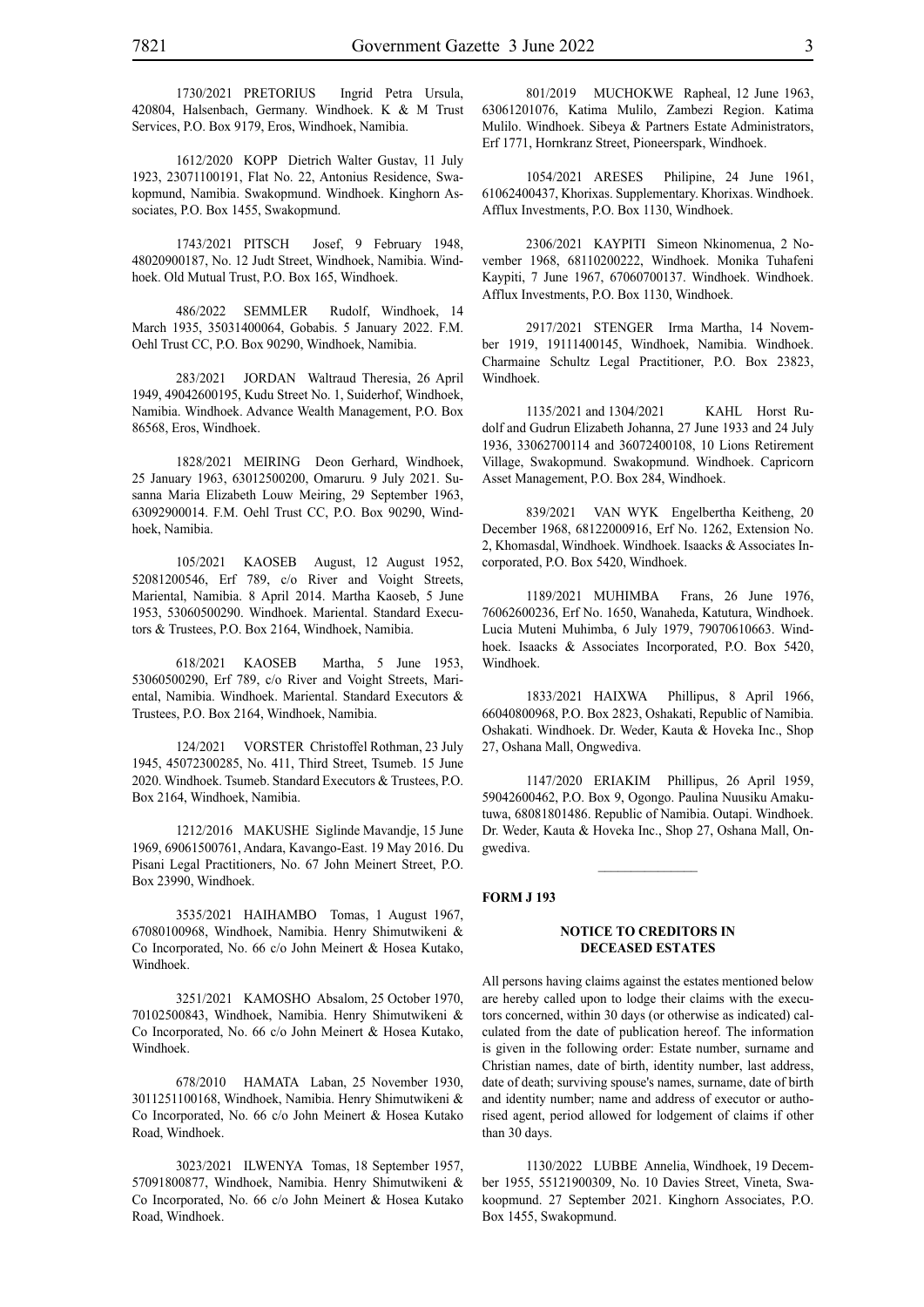923/2022 JANSEN Nicolaas, Windhoek, 13 February 1951, 51021300292, 17 Viljoen Street, Windhoek, Republic of Namibia. 5 June 2021. Sarah Jansen, 7 July 1963, 63070700837. Koep & Partners, Office No. 6, Antonius Garten, c/o Hendrik Witbooi Street & Theo-Ben Gurirab Avenue, Swakopmund, Republic of Namibia.

702/2022 SHIGWEDHA Anne Mary Akeshe, Windhoek, 31 October 1960, 60103100466, Erf 8, Bacon Street, Academia, Namibia. 2 September 2021. FB Law Chambers, P.O. Box 24182, Windhoek, Namibia.

703/2022 RUSCH Reinhard Ernst Friedrich, Windhoek, 19 February 1940, 40021900248, Farm Lichtenstein West No. 434, Windhoek District, Namibia. 4 January 2022. Advance Wealth Management, P.O. Box 86568, Eros, Windhoek.

1015/2022 STECHMANN Hinrich Jacob, Windhoek, 27 November 1931, 31112700080, Farm Ombarahewa No. 22, Otjiwarongo. 20 August 2021. Theunissen, Louw & Partners, Schutzen Street, No. 1 Schutzen Haus, Windhoek, Republic of Namibia.

2740/2021 MUNGANDJELA Monika, Windhoek, 12 November 1958, 58111200919, Erf 7328, Papa Ya Street, Shandumbala, Windhoek, Namibia. 1 June 2021. Ueitele & Hans Incorporated, No. 28 Beethoven & Wagner Street, Windhoek-West, Windhoek, Namibia.

821/2022 KANGOTUE Manarous Tjizemba, Windhoek, 4 April 1962, 62040403221, Erf 3089, Okahue Street, Okuryangava, Windhoek, Namibia. 20 March 2022. Agnes Kangotue, 23 December 1969, 69122300317. Ueitele & Hans Incorporated, No. 28 Beethoven & Wagner Street, Windhoek-West, Windhoek, Namibia.

930/2022 MAZGAJ Helmi Namvula, 18 May 1973, 73051810126, No. 11 Sam Nuyoma Avenue, Walvis Bay, Erongo Region, Namibia. 20 March 2022. Jerzy Mazgaj, 5 September 1971, 71090504015. Ueitele & Hans Incorporated, No. 28 Beethoven & Wagner Street, Windhoek-West, Windhoek, Namibia.

907/2022 GAOWETSE Nikolaus, 17 May 1936, 36051700129, Farm Groot Ester No. 980, Gobabis, Omaheke Region, Namibia. 28 February 2022. Ueitele & Hans Incorporated, No. 28 Beethoven & Wagner Street, Windhoek-West, Windhoek, Namibia.

991/2022 GARISEB Efraim, 13 March 1946, 46031300370, Erf 38, Gensis Street, Katutura, Windhoek, Namibia. 22 July 2017. Ueitele & Hans Incorporated, No. 28 Beethoven & Wagner Street, Windhoek-West, Windhoek, Namibia.

828/2022 ZENDER Fritz Johannes, 23 January 1961, 61012300420, Erf 793, Starling Street, Khomasdal, Windhoek, Namibia. 4 July 2021. Angelique Lititia Zender, 14 September 1978, 78091410565. Ueitele & Hans Incorporated, No. 28 Beethoven & Wagner Street, Windhoek-West, Windhoek, Namibia.

1066/2022 HILL Denis Arnold, Windhoek, 1 September 1942, 42090100109, Swakopmund, Erongo Region. 21 May 2021. ENSafrica / Namibia, Incorporated, Lorentz Angula Incorporated, LA Chambers, Ausspann Plaza, Dr. Agostinho Neto Road, Windhoek, Namibia.

1112/2022 BOYSEN Klaus Uwe, Windhoek, 19 May 1936, 36051900098, Windhoek, Namibia. 20 September 2020. K & M Trust Services, P.O. Box 9179, Eros, Windhoek, Namibia.

894/2022 ENGELBRECHT Josef, Windhoek, 30 May 1948, 48053000037, Erf No. 438, Mondesa, Swakopmund. 18 July 2021. Dr. Weder, Kauta & Hoveka Inc., 3rd Floor, WKH House, Jan Jonker Road, Ausspannplatz, Windhoek.

658/2022 ELAGO Tylves Shiwalo, Windhoek, 25 November 1974, 74112500505, Erf No. 1533, Grootfontein. 29 August 2021. Dr. Weder, Kauta & Hoveka Inc., 3rd Floor, WKH House, Jan Jonker Road, Ausspannplatz, Windhoek.

599/2022 BEZUIDENHOUT Jacques Donovan, Windhoek, 1 February 1979, 79020100122, Erf 2808, Khomasdal, Windhoek, Namibia. 29 October 2021. Dr. Weder, Kauta & Hoveka Inc., 3rd Floor, WKH House, Jan Jonker Road, Ausspannplatz, Windhoek.

1062/2022 SINVULA Theresia Nkuwu, Windhoek, 21 January 1949, 49012100097, Erf No. 33, Katima Mulilo, Caprivi Region, Namibia. 6 September 2021. Dr. Weder, Kauta & Hoveka Inc., 3rd Floor, WKH House, Jan Jonker Road, Ausspannplatz, Windhoek.

1045/2022 COMBRINCK Jeffrey James, Windhoek, 4 December 1978, 78120410386, Erf No. 339, Narraville, Walvis Bay. 3 April 2022. Le-Anne Gail Combrinck. Standard Executors & Trustees, P.O. Box 2164, Windhoek, Namibia.

912/2022 NGUBAYE Gabriella, Windhoek, 27 August 1980, 80082700079, Erf 1501, Peneyambeko Court No. 2, Khomasdal, Windhoek. 12 December 2021. Nelson Ngubaye Ngubaye, 25 September 1980, 80092500080. Standard Executors & Trustees, P.O. Box 2164, Windhoek, Namibia.

1027/2022 MURANGI Ferticus Tjiveze, Windhoek, 19 February 1950, 50021900280, Windhoek. 20 December 2021. Victorine Murangi. Standard Executors & Trustees, P.O. Box 2164, Windhoek, Namibia.

715/2022 DU PLESSIS Catharina Alida, Windhoek, 25 February 1940, 40022500189, Swakopmund. 7 January 2022. Standard Executors & Trustees, P.O. Box 2164, Windhoek, Namibia.

1880/2021 HENGOMBE Heindrich, Windhoek, 10 July 1941, 41071000241, Farm Hagenhof, Otjiwarongo. 26 May 2021. Jeaneth Hengombe, 16 November 1962, 62111600156. Standard Executors & Trustees, P.O. Box 2164, Windhoek, Namibia.

1177/2022 NENGHWANYA Alexandrina, Windhoek, 8 June 1966, 66060801072, Evaristus Shikongo Correctional Facility, Tsumeb, Namibia. 13 August 2021. Anne Shilengudwa Incorporated, 171 Sam Nujoma Avenue, P.O. Box 985, Walvis Bay.

343/2022 NAIDJALA Elizabeth Ndeyapo, Windhoek, 18 March 1959, 59031800554, Tsumeb, Oshikoto Region. 9 July 2021. Swakopmund. Ntelamo-Matswetu & Associates, Unit 24, 1st Floor, Continental Building, Independence Avenue, Windhoek.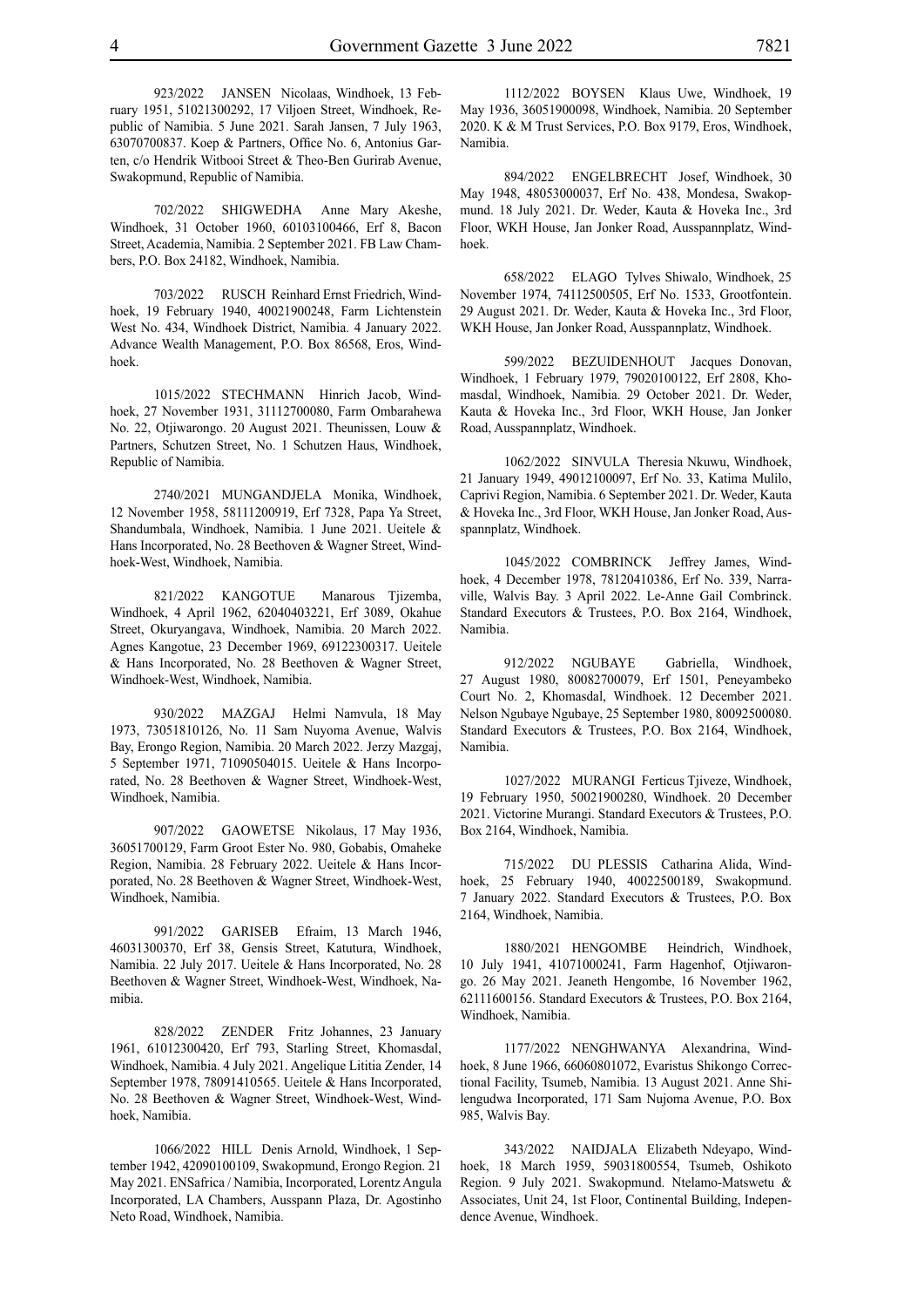969/2022 KAMBO Willibard, Windhoek, 18 August 1940, 40081800355, Erf No. 2654, Katutura, Extension No. 13, P.O. Box 1691, Katutura, Windhoek. 3 December 2021. Amanda Kambo, 6 November 1941, 41110600038. Engling, Stritter & Partners, P.O. Box 43, Windhoek.

1070/2022 SADLER Blair Frederick, Windhoek, 5 September 1955, 5509055248186, North Vancouver Canada. 31 March 2021. Heather Sadler. Hohne & Co Legal Practitioners, P.O. Box 90631, Klein Windhoek, Windhoek, Namibia.

1050/2022 IMMANUEL-MATHEWS Jason, Windhoek, 15 November 1964, 64111500382, Windhoek. 14 June 2021. Aina Ndeapo Nelago Immanuel-Mathews, 12 September 1967, 67091201175. Katjaerua Legal Practitioner, P.O. Box 98159, Windhoek.

799/2022 VAN WYK Sophia Elizabeth, Windhoek, 28 February 1960, 60022800425, P.O. Box 20715, Windhoek. 25 August 2021. Petrus Jacobus van Wyk, 17 March 1956, 56031700212. EDB & Associates, P.O. Box 22563, Windhoek.

1023/2022 SNYMAN Hercules Johannes, Windhoek, 21 December 1953, 53122100045, Kombat. 30 March 2022. Anna Snyman, 13 August 1951, 51081300124. Emeleo Trust Services Executors, P.O. Box 1447, Grootfontein.

881/2022 SHIVUTE Wilhem Kapangelwa, 10 September 1934, 34091000215, Tsandi. 4 August 2021. Outapi. Windhoek. Gaenor Michaels & Associates, No. 3 Schonlein Street, Windhoek-West, Windhoek, Namibia.

909/2022 SHANGULA Ebba Maria, 31 July 1952, 52073100252, Outapi. 5 July 2021. Outapi. Windhoek. Gaenor Michaels & Associates, No. 3 Schonlein Street, Windhoek-West, Windhoek, Namibia.

503/2022 DAVID Sakaria Ilonga, 25 December 1961, 61122501161, Windhoek, Khomas Region. 31 July 2021. Rosa Nande, 18 April 1972, 72041800437. Windhoek. Windhoek. Samuel & Co Legal Practitioners, P.O. Box 25869, 12 Mose Tjitendero Street, Windhoek.

800/2022 HAINANA Ndapewa, Windhoek, 31 December 1963, 63123100790, Oshakati, Oshana Region. 5 December 2021. Sibeya & Partners Estate Administrators, Erf 1771, Hornkrantz Street, Pioneerspark, Windhoek, Namibia.

931/2022 SIMASIKU Raymond Mukengami, Windhoek, 24 August 1954, 54082400613, Windhoek, Khomas Region. 6 March 2022. Alphonsina Manga Simasiku, 5 May 1957, 57050502604. Sibeya & Partners Estate Administrators, Erf 1771, Hornkrantz Street, Pioneerspark, Windhoek, Namibia.

1079/2022 NARIB Josefina, 16 May 1961, 61051600413, Windhoek, Khomas Region. 27 August 2021. Jeremias Narib, 7 January 1963, 63010700202. Charmaine Schultz Legal Practitioner, P.O. Box 23823, Windhoek.

662/2022 DIERGAARDT Maria Aletta Magrieta, Windhoek, 31 July 1944, 44073100076, Erf 201, Omdel, Henties Bay. 28 June 2021. J. Brink, P.O. Box 80438, Olympia, Windhoek.

549/2022 DU PLESSIS Caschni Shaneen, Windhoek, 1 September 1986, 86090100102, Windhoek. 6 January 2022. Van Wyk Kirsten Fiduciary Services Trust, P.O. Box 31040, Pioneerspark, Windhoek.

838/2022 LOUW Gustav Thomas, Windhoek, 30 December 1960, 60123000475, P.O. Box 70907, Khomasdal, Windhoek. 4 February 2022. Maria Magdalena Louw, 19 October 1964, 64101900167. EDB & Associates, P.O. Box 22563, Windhoek.

1176/2022 NGHIHALWA Erastus, Windhoek, 12 June 1959, 59061201454, Ohaingu, Ohangwena Region. 17 October 2019. Isaacks & Associates Incorporated, P.O. Box 5420, Windhoek.

1161/2022 UISES Riana, Windhoek, 27 August 1973, 73082700500, House No. 104, Okombahe, Omaruru. 5 May 2021. Samuel Uiseb, 12 December 1962, 62121200878. Isaacks & Associates Incorporated, P.O. Box 5420, Windhoek.

1164/2022 BRINKMAN Ambrosius Sylvester, Windhoek, 30 March 1976, 76033010353, Erf No. 5873, Khomasdal. 11 December 2021. Dayla Olivia Brinkman, 26 July 1979, 79072600029. Isaacks & Associates Incorporated, P.O. Box 5420, Windhoek.

1068/2022 RECHHOLTZ Georine, Windhoek, 13 April 1962, 62041300329, Windhoek, Namibia. 12 January 2022. K & M Trust Services, P.O. Box 9179, Windhoek, Namibia.

#### **FORM 2**

#### **FIRST AND SECOND MEETING OF CREDITORS IN SEQUESTRATED ESTATES OR COMPANIES BEING WOUND UP**

Pursuant to sections *forty-one* and *forty-two* of the Insolvency Act, 1936, notice is hereby given that a meeting of creditors will be held in the sequestrated estates or companies being wound up mentioned below, on the dates, at the times and places and for the purpose thereof.

Meetings in a town in which there is a Magistrate's office, will be held before the Master, elsewhere they will be held before the Magistrate.

The particulars given in the following order: The number of estate/company; the name and description of the estate/ company; the date, hour and place of meeting and the purpose of the meeting.

W53/2021 - **Infinity Funeral Supplies CC -** (In Liquidation). 15 June 2022 at 10h00 at the Master's Building. Proof of claims; Adoption of Resolution; Submission of the Liquidator's Report; and Interrogations, If Necessary. Liquidator, W. D. V. Schickerling, 14 Perkin Street, P.O. Box 32098, Windhoek.

W54/2021 - **Rundu Undertakers and Funeral Services CC** - (In Liquidation). 15 June 2022 at 10h00 at the Master's Building. Proof of claims; Adoption of Resolution; Submission of the Liquidator's Report; and Interrogations, If Necessary. Liquidator, W. D. V. Schickerling, 14 Perkin Street, P.O. Box 32098, Windhoek.

 $\frac{1}{2}$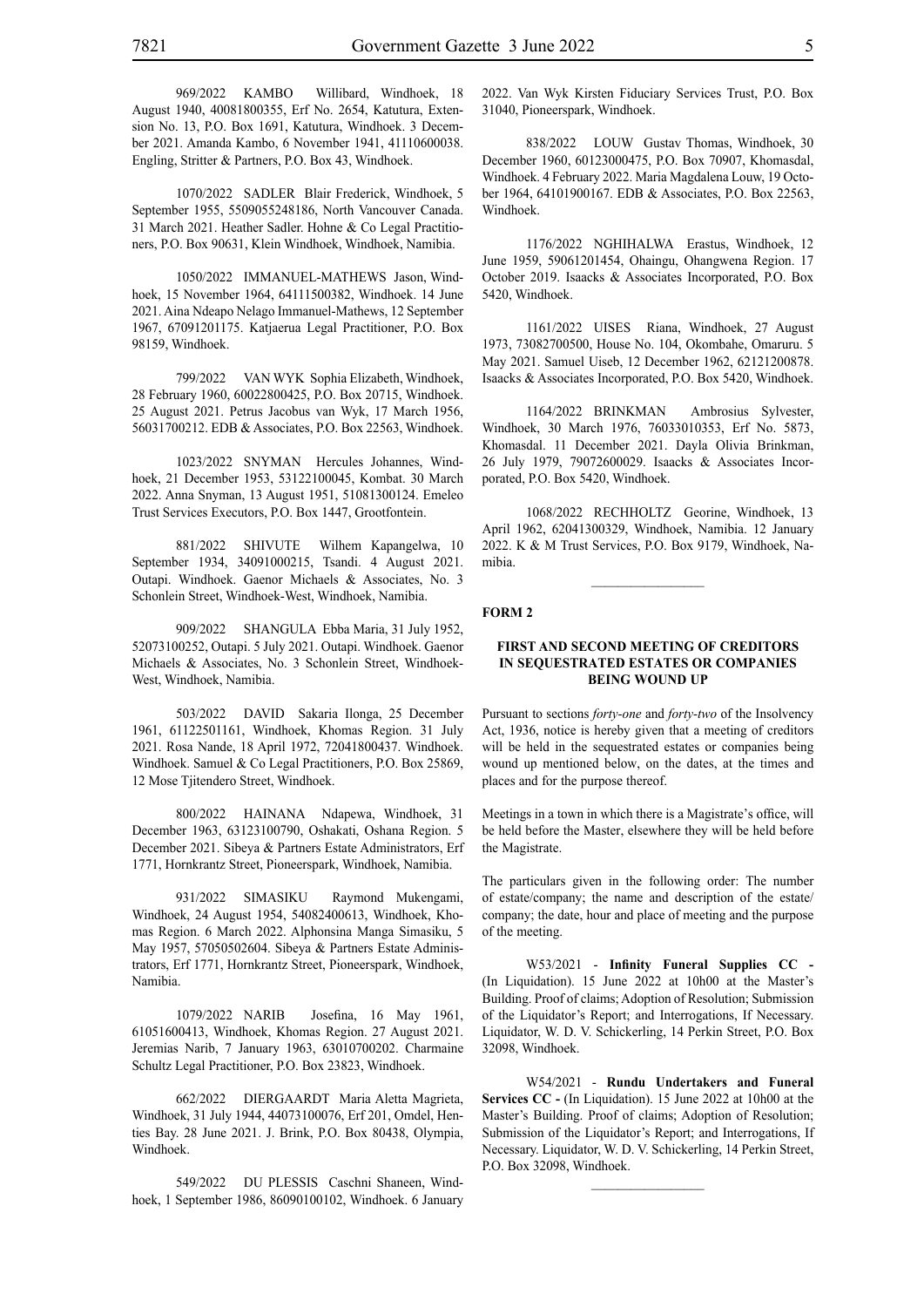#### **FORM 4**

#### **LIQUIDATION ACCOUNT AND PLANS OF DISTRIBUTION OR CONTRIBUTION IN SEQUESTRATED ESTATES OR COMPANIES BEING WOUND UP**

Pursuant to section 77 of the Co-operatives Act, 1996 (as amended) notice is hereby given that the liquidation accounts and plans of distribution or contribution in the estates or companies/cooperatives mentioned below, will lie for inspection of creditors at the offices of the Registrar of Co-operatives, Luther Street, Windhoek and Investment Trust Company (Pty) Ltd. The particulars given are the following order: Name and description of estate/cooperative, description of account, place of account lying for inspection.

W36/2013 **Okakambe Riding Centre CC** (In Liquidation) Second and Final Liquidation and Contribution Account. High Court, Windhoek and Magistrate Swakopmund for a period of 14 days as from 3 June 2022. D. J. Bruni, Liquidator, Bruni & McLaren, P.O. Box 11267, Klein Windhoek. Bruni & McLaren, P.O. Box 11267, Klein Windhoek.

W22/2017 **Das Bike Shop CC** (In Liquidation) Second and Final Liquidation and Contribution Account. High Court, Windhoek and Magistrate Walvis Bay for a period of 14 days as from 3 June 2022. D. J. Bruni, Liquidator, Bruni & McLaren, P.O. Box 11267, Klein Windhoek. Bruni & McLaren, P.O. Box 11267, Klein Windhoek.

#### **NOTICE OF SURRENDER OF A DEBTOR'S ESTATE (SECTION 4(1))**

 $\frac{1}{2}$ 

**NOTICE** is hereby given that an application will be made to the Main Division of the High Court of Namibia on 8 July 2022 at 10h00 or as soon thereafter as the matter can be heard, for the acceptance of the surrender of the estate of **Mr Barend Frederik Adriaanse**, a major male, married out of community of property, and residing at Farm Kachas, No. 92, Mariental District, and that a statement of his affairs will lie open for inspection at the office of the Master of the High Court in Windhoek and Magistrate's Office of Mariental for a period of fourteen (14) days from 6 June 2022 to 24 June 2022.

**DATED** at **WINDHOEK** this **17th** day of **MAY 2022**.

**CRONJÉ INCORPORATED LEGAL PRACTITIONERS FOR THE APPLICANT 1 CHARLES CATHRAL STREET WINDHOEK**

#### **CASE NO: HC-MD-CIV-ACT-CON-2020/00398 IN THE HIGH COURT OF NAMIBIA MAIN DIVISION - WINDHOEK**

 $\frac{1}{2}$ 

In the matter between:

**STANDARD BANK NAMIBIA** Judgment Creditor **LIMITED**

and

**FILLEMON MALAPI ENKALI** Judgment Debtor

#### **NOTICE OF SALE IN EXECUTION**

IN EXECUTION of court order of the High Court of Namibia, given on 8 MAY 2020 in the abovementioned case, a judicial sale by Public Auction will be held on the **16 JUNE 2022** at **15h00** at Section No. 27, Otjomuise Gardens (Extension No. 8), Windhoek, Namibia of the following:

#### **PROPERTY:**

#### **A unit consisting of -**

- a) Section Number 27
	- As shown and more fully described on Sectional Plan No. SS.75/2015 in the development scheme known as OTJOMUISE GARDENS in respect of the land and building or buildings situated at ERF NO. 5152 (A PORTION OF ERF NO. 3082) OTJOMUISE (EXTENSION NO. 8) Municipality of WINDHOEK Registration Division "K", Khomas Region of which section the floor arear according to the said sectional plan is 57 (fifty seven) square metres in extent; and
- b) An undivided share in and to the common property in the development scheme apportioned to the said section accordance with the participation qouta as endorsed on the said sectional plan.

Held by Deed of Transfer No. ST2625/2015 SUBJECT to such conditions as set out in the aforesaid Title Deed.

#### **IMPROVEMENT**

2 x Bedrooms; 1 x Bath and Open Plan Kitchen & Lounge.

#### **CONDITIONS OF THE SALE:**

TERMS 10% of the purchase price and the auctioneers' commission must be paid on the date of the sale. The further terms and conditions of the sale will be read prior to the auction and lie for inspection at the office of the Deputy Sheriff of the court, Swakopmund and at the offices of the Execution Creditor's Attorneys.

**DATED** at **WINDHOEK** this **30th** day of **MARCH 2022**.

**ANGULACO, INCORPORATED LEGAL PRACTITIONER FOR JUDGEMENT CREDITOR/PLAINTIFF UNIT 112 E/F BLOCK C MAERUA PARK, CENTAURUS STREET WINDHOEK**

**CASE NO: HC-MD-CIV-ACT-CON-2019/00151 IN THE HIGH COURT OF NAMIBIA MAIN DIVISION - WINDHOEK**

 $\mathcal{L}_\text{max}$ 

In the matter between:

**STANDARD BANK NAMIBIA** Judgment Creditor **LIMITED**

and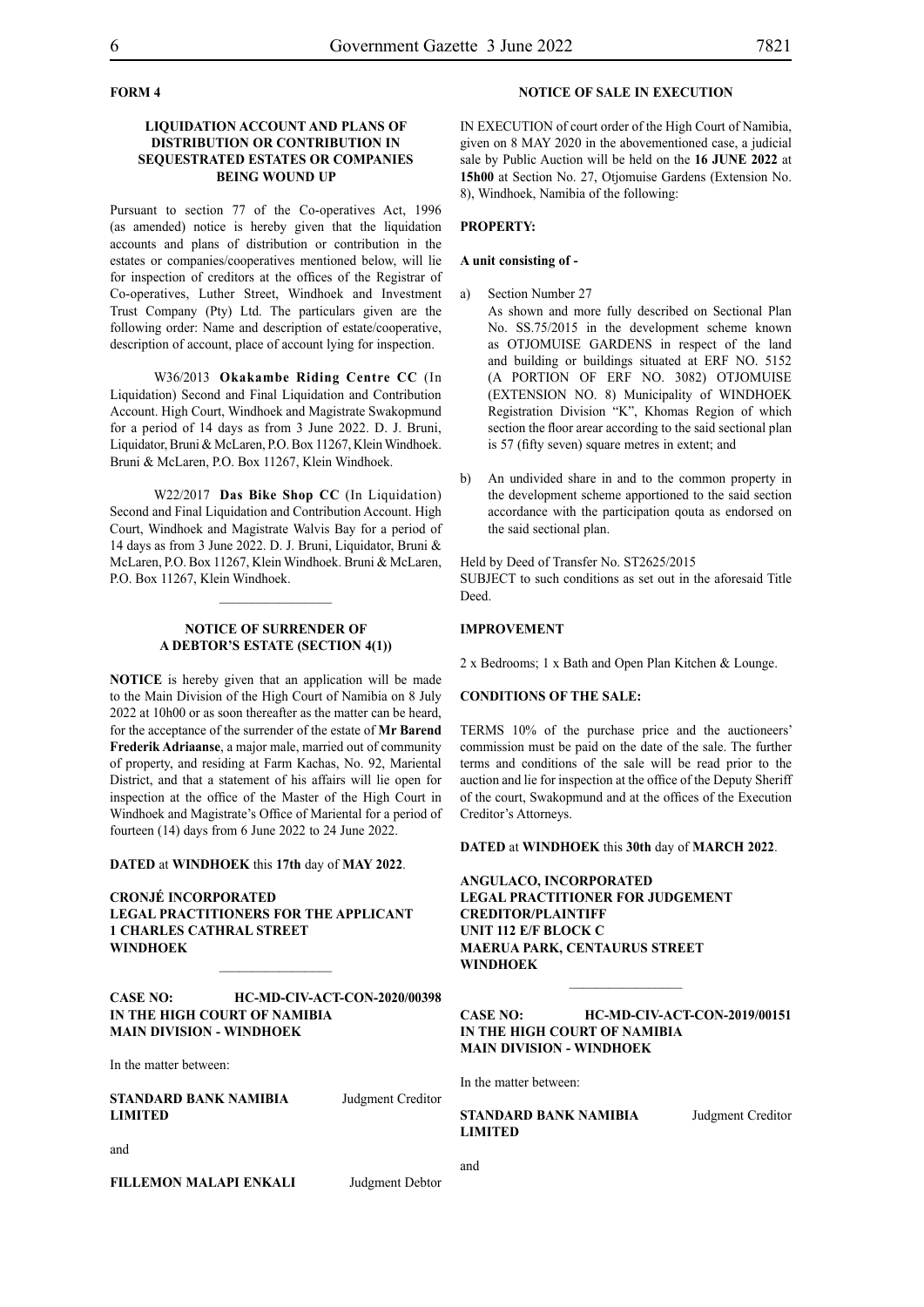| VIVIAN PETER WOLMANN<br><b>REMONA ELIZABETH</b><br>WOLMANN                                                         | First Judgment Debtor<br>Second Judgment Debtor | SITUATED:                      | In the Municipality of Windhoek<br>(Registration Division "K")<br>Khomas Region |
|--------------------------------------------------------------------------------------------------------------------|-------------------------------------------------|--------------------------------|---------------------------------------------------------------------------------|
| <b>NOTICE OF SALE IN EXECUTION</b>                                                                                 |                                                 | <b>MEASURING:</b>              | 536 (five three six) square metres                                              |
| IN EXECUTION of court order of the High Court of Namibia,<br>given on 23 NOVEMBER 2020 in the abovementioned case. |                                                 | HELD BY:                       | Deed of Transfer No. T 591/2002                                                 |
| a judicial sale by Public Auction will be held on the 23 JUNE                                                      |                                                 | <b>CONDITIONS OF THE SALE:</b> |                                                                                 |

TERMS 10% of the purchase price and the auctioneers commission must be paid on the date of the sale. The further terms and conditions of the sale will be read prior to the auction and lie for inspection at the office of the Deputy Sheriff of the court, Windhoek and at the offices of the Execution Creditor's Attorneys.

#### **DATED** at **WINDHOEK** this **30th** day of **MARCH 2022**.

**ANGULACO, INCORPORATED LEGAL PRACTITIONER FOR JUDGEMENT CREDITOR/PLAINTIFF UNIT 112 E/F BLOCK C MAERUA PARK, CENTAURUS STREET WINDHOEK**

#### **CASE NO: HC-MD-CIV-ACT-CON-2019/02148 IN THE HIGH COURT FOR THE DISTRICT OF WINDHOEK HELD AT WINDHOEK**

 $\frac{1}{2}$ 

In the matter between:

**NEDBANK NAMIBIA LTD** Plaintiff

and

**ANGELINA OPERI KANDUVARISA** Defendant

#### **NOTICE OF SALE IN EXECUTION**

IN EXECUTION of court order of High Court for the District of Windhoek, given on the 5 NOVEMBER 2021 in the abovementioned case, a judicial sale by Public Auction will be held on the **17 JUNE 2022** at **16h00** at Section 9, Mervin Court, Erf No. 2673, Okahandja, Republic of Namibia.

#### **THE FOLLOWING IMMOVABLE PROPERTY:**

(a) Section No. 9 as shown more fully described on Sectional Plan No. 38/2017 in the development scheme known as Mervin Court, in respect of the land and building.

SITUATED: Erf No. 2673, Okahandja, In the Municipality of Okahandja (Registration Division "J") Otjozondjupa Region

of which the floor area according to the said Sectional Plan is 98 (ninety-eight) square metres in extent, and

(b) An undivided share in the common property in the development scheme apportioned to the said section in accordance with the participation quota as endorsed on the said sectional plan.

HELD BY: Deed of Transfer No. ST 929/2017

# **2022** at **11h00** at Erf No. 4356 (a Portion of Erf No. 1534) (Extention No. 9), Swakopmund, of the following:

#### **PROPERTY:**

| <b>CERTAIN:</b>   | Erf No. $4356$ (a Portion of Erf No. 1534)<br>Swakopmund (Extention No. 9)        |
|-------------------|-----------------------------------------------------------------------------------|
| SITUATED:         | In the Municipality of Swakopmund<br>(Registration Division "G")<br>Erongo Region |
| <b>MEASURING:</b> | 597 (five hundred and ninety seven)<br>square metres                              |
| <b>HELD BY:</b>   | Deed of Transfer No. T 6163/2015                                                  |

#### **CONDITIONS OF THE SALE:**

1. The condition of sale shall be read out loud by the Deputy Sheriff.

**DATED** at **WINDHOEK** this **23rd** day of **MAY 2022**.

**ANGULACO, INCORPORATED LEGAL PRACTITIONER FOR JUDGEMENT CREDITOR/PLAINTIFF UNIT 112 E/F BLOCK C MAERUA PARK, CENTAURUS STREET WINDHOEK**

#### **CASE NO: HC-MD-CIV-ACT-CON-2017/01823 IN THE HIGH COURT OF NAMIBIA MAIN DIVISION - WINDHOEK**

In the matter between:

**LIMITED**

and

**BARKAT INVESTMENTS CC** First Judgment Debtor **KRISTOFINE AILI ITEMBU** Second Judgment Debtor

#### **NOTICE OF SALE IN EXECUTION**

IN EXECUTION of court order of the High Court of Namibia, given on 15 NOVEMBER 2019 in the abovementioned case, a judicial sale by Public Auction will be held on the **16 JUNE 2022** at **12h00** at Erf No. 1798, Ongulumbashe Street, Pionierspark, Windhoek, of the following:

#### **PROPERTY:**

CERTAIN: Erf No. 1798 (a Portion of Erf No. 1677) Pionierspark

**STANDARD BANK NAMIBIA** Judgment Creditor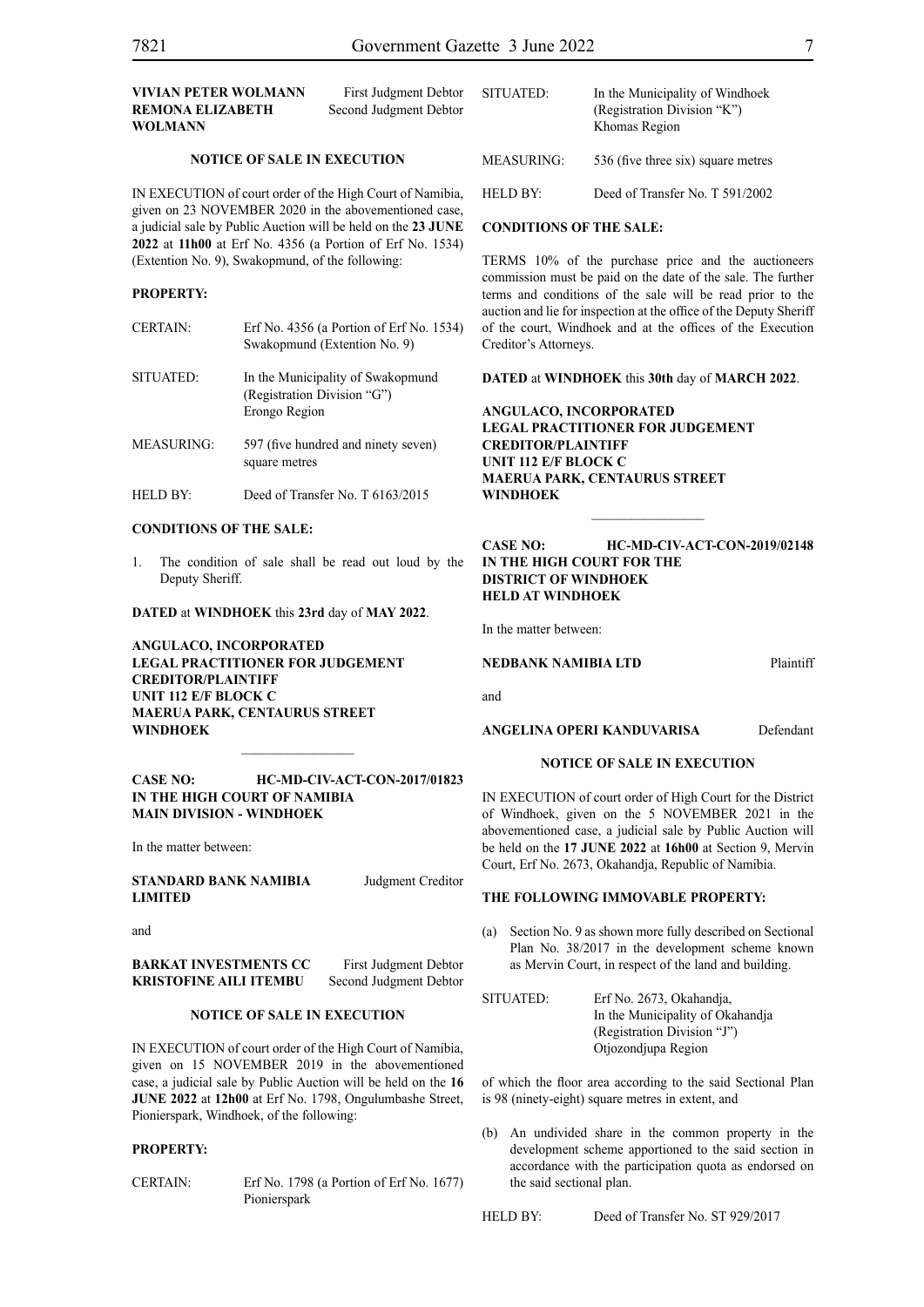#### **PROPERTY CONSISTS OF THE FOLLOWING:**

Open plan lounge; Kitchen Open plan; Guest Wc/Hwb; 2 x Bedrooms; Wc/Hwb/Sh; En-suite Wc/Hwb/Sh;

#### **CONDITIONS OF SALE:**

- 1. The property will be sold at a reserve price of N\$480 000.00 or to the highest bidder.
- 2. The property will be sold "voetstoots".
- 3. Payment shall be made in Cash or Electronic Fund Transfer (EFT) to be done on the day of auction. If EFT is done proof of payment shall be provided to the Deputy Sheriff.

**DATED** at **WINDHOEK** this **28th** day of **APRIL 2022**.

**ANGULACO, INCORPORATED LEGAL PRACTITIONER FOR PLAINTIFF UNIT 112 E/F BLOCK C MAERUA PARK, CENTAURUS STREET WINDHOEK**

**CASE NO: 42/2019 IN THE MAGISTRATE'S COURT FOR THE DISTRICT OF WINDHOEK HELD AT WINDHOEK**

In the matter between:

**HENNING CRUSHER (PTY) LTD** Execution Creditor

and

| <b>OSHILONGO ENERGY</b> | <b>First Execution Debtor</b> |
|-------------------------|-------------------------------|
| (PTY) LTD               |                               |
| NICOLUS MUATULI         | Second Execution Debtor       |
| MUATULI                 |                               |

#### **NOTICE OF SALE IN EXECUTION**

In pursuance of judgment granted on 22 NOVEMBER 2019, the following immovable property will be sold "voetstoots" by the Messenger of the Court for the District of Windhoek on Friday, **24 JUNE 2022** at **09h00** at the under-mentioned property:

| <b>CERTAIN:</b>                      | Erf No. 154, Auasblick                                                          |
|--------------------------------------|---------------------------------------------------------------------------------|
| SITUATE:                             | In the Municipality of Windhoek<br>(Registration Division "K")<br>Khomas Region |
| MEASURING:                           | 1271 (one two seven one) square metres                                          |
| <b>HELD BY:</b>                      | Deed of Transfer No. T 7721/2015                                                |
| <b>PREFERENT</b><br><b>CREDITOR:</b> | Development Bank of Namibia                                                     |

IMPROVEMENTS: Vacant Erf

A refundable deposit of N\$5 000.00 is payable by either card or EFT into the auctioneer's trust account in order to participate in this auction.

The "Conditions of the Sale in Execution" will lie for inspection at the office of the Messenger of the Court in Windhoek, and at the offices of the Plaintiff's Legal Practitioners, Etzold - Duvenhage, at the undermentioned address.

**DATED** at **WINDHOEK** this **19th** day of **APRIL 2022**.

#### **ETZOLD – DUVENHAGE LEGAL PRACTITIONER FOR PLAINTIFF 33 FELD STREET WINDHOEK**

#### **CASE NO: HC-MD-CIV-ACT-CON-2019/04131 IN THE HIGH COURT OF NAMIBIA**

 $\frac{1}{2}$ 

In the matter between:

#### **FIRST NATIONAL BANK** Plaintiff **OF NAMIBIA LTD**

and

#### **DYNAMITE CONTRACTORS CC** First Defendant **HERMAN NDILIMANI IIPUMBU** Second Defendant

#### **NOTICE OF SALE IN EXECUTION OF IMMOVABLE PROPERTY**

Pursuant to a Judgment of the above Honourable Court granted on 16 JUNE 2020, the following immovable property will be sold without reserve and voetstoots by the Deputy Sheriff of the District of Ondangwa on **14 JUNE 2022** at **10h00** at Erf 2467, Extension 9, Ondangwa.

| <b>CERTAIN:</b>   | Erf 2467, Ondangwa (Extension No. 8)                                    |
|-------------------|-------------------------------------------------------------------------|
| SITUATE:          | In the Town of Ondangwa<br>(Registration Division "A")<br>Oshana Region |
| <b>MEASURING:</b> | 6852 (six eight five two) square metres                                 |

CONSISTING OF: **INDUSTRIAL PROPERTY**

 Vacant Erf, Fully serviced with water and electricity

The "Conditions of Sale-in-Execution" will lie for inspection at the office of the Deputy Sheriff at ONDANGWA and at the Head Office of Plaintiff at WINDHOEK and Plaintiff's Attorneys, Fisher, Quarmby & Pfeifer, at the undermentioned address.

**DATED** at **WINDHOEK** this **29th** day of **APRIL 2022**.

**FISHER, QUARMBY & PFEIFER LEGAL PRACTITIONER FOR PLAINTIFF C/O ROBERT MUGABE & THORER STREETS ENTRANCE IN BURG STREET WINDHOEK**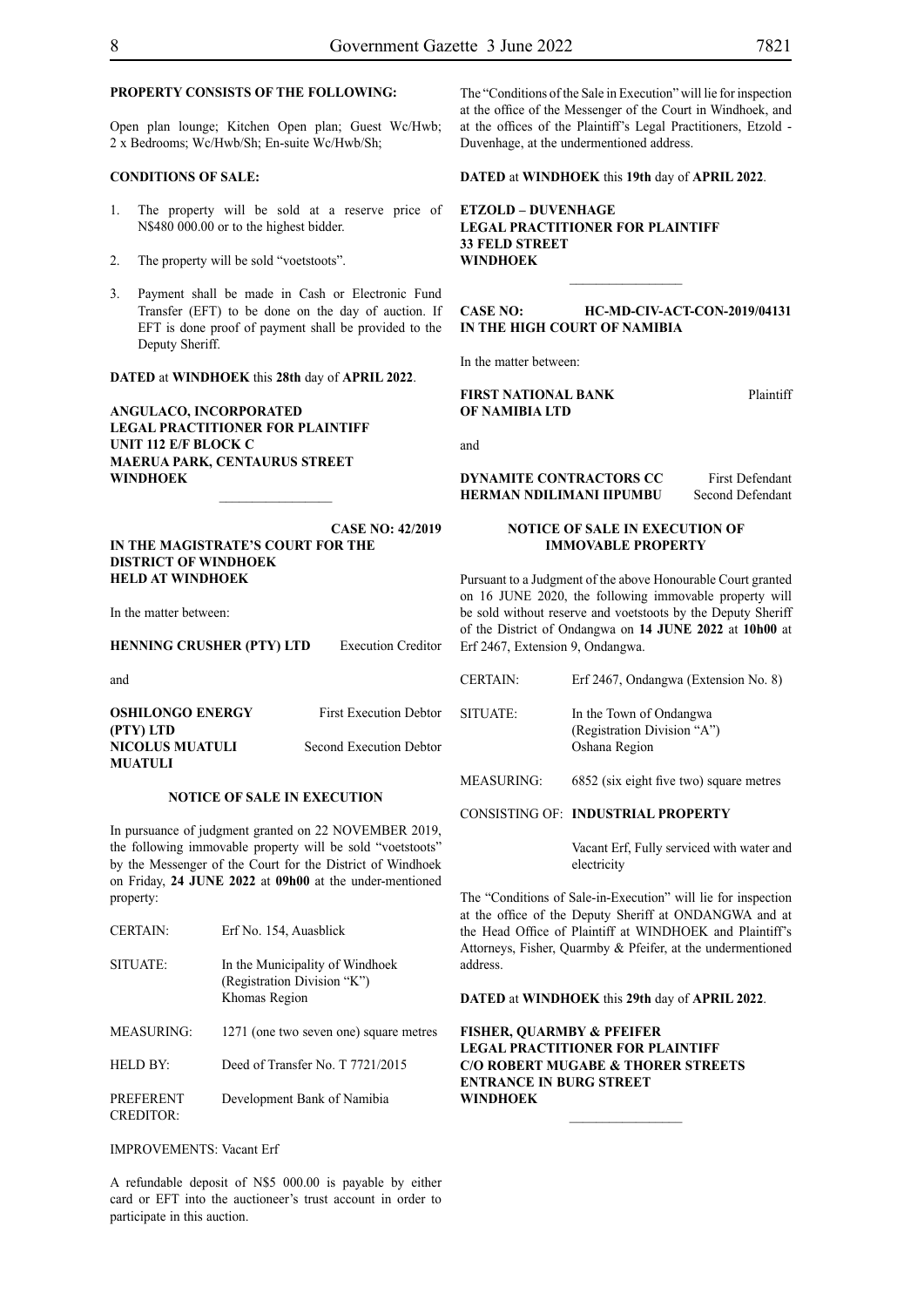#### **CASE NO: HC-MD-CIV-ACT-CON-2020/01084 IN THE HIGH COURT OF NAMIBIA**

In the matter between:

#### **BANK WINDHOEK LIMITED** Plaintiff

and

**MOSES PROFILIO KANKONDI** First Defendant **SUOMA NAANGO KANKONDI** Second Defendant **SHILILIFA PROPERTY** Third Defendant **DEVELOPMENT CC**

#### **NOTICE OF SALE IN EXECUTION OF IMMOVABLE PROPERTY**

Pursuant to Judgment of the above Honourable Court granted on 21 MAY 2021, the following immovable property will be sold without reserve and voetstoots by the Deputy Sheriff of the District of **WINDHOEK** on the **13 JUNE 2022** at **15h00** at Erf No. 460, Pionierspark, Windhoek, Republic of Namibia.

- CERTAIN: Erf No. 460, Pionierspark SITUATE: In the Municipality of Windhoek (Registration Division "K") Khomas Region
- MEASURING: 1 027 (one thousand and twenty-seven) square metres
- CONSISTING OF: Kitchen, Lounge, Dining Room, 3 x Bedrooms, 2 x Toilets, 2 x Bathrooms, Main Bedroom, Toilet/Bathroom, Double Garage

The "Conditions of Sale-in-Execution" will lie for inspection at the office of the Deputy Sheriff at WINDHOEK and at the Head Office of Plaintiff at WINDHOEK and Plaintiff's Attorneys, Fisher, Quarmby & Pfeifer, at the under mentioned address.

**DATED** at **WINDHOEK** this **6th** day of **APRIL 2022**.

**FISHER, QUARMBY & PFEIFER LEGAL PRACTITIONER FOR PLAINTIFF C/O ROBERT MUGABE & THORER STREETS ENTRANCE IN BURG STREET WINDHOEK**

#### **CASE NO: HC-MD-CIV-ACT-CON-2019/04400 IN THE HIGH COURT OF NAMIBIA**

 $\frac{1}{2}$ 

In the matter between:

#### **STANDARD BANK NAMIBIA LIMITED** Plaintiff

and

**JANE JANICE MERLYN KARUHUMBA** Defendant

#### **NOTICE OF SALE IN EXECUTION OF IMMOVABLE PROPERTY**

Pursuant to Judgment of the above Honourable Court granted on 20 AUGUST 2021, the following immovable property will be sold without reserve and voetstoots by the Deputy Sheriff of the District of **OKAHANDJA** on the **17 JUNE 2022** at **14h00** at Section No. 12, Orusu Close, Erf No. 3146, Okahandja (Extension No. 14), Republic of Namibia.

| <b>CERTAIN:</b> | Section No. 12, Orusu Close,<br>Erf No. $3146$ , (Extension No. 14)                                                                                                                                                                        |
|-----------------|--------------------------------------------------------------------------------------------------------------------------------------------------------------------------------------------------------------------------------------------|
| SITUATE:        | In the Municipality of Okahandia<br>(Registration Division "J")<br>Otjozondjupa Region                                                                                                                                                     |
| MEASURING:      | 153 (one five three) square metres                                                                                                                                                                                                         |
|                 | CONSISTING OF: Entrance, Kitchen, Lounge, Guest Water<br>Closet, 3 x Bedrooms, 1 x Bathroom<br>(Shower/Water Closet/Handwash Basin).<br>1 x Bathroom (Bath/Water Closet/Hand-<br>wash Basin), 2 x Garages, 1 x Balcony,<br>1 x Outside BBO |

The "Conditions of Sale-in-Execution" will lie for inspection at the office of the Deputy Sheriff at OKAHANDJA and at the Head Office of Plaintiff at WINDHOEK and Plaintiff's Attorneys, Fisher, Quarmby & Pfeifer, at the under mentioned address.

**DATED** at **WINDHOEK** this **30th** day of **MARCH 2022**.

#### **FISHER, QUARMBY & PFEIFER LEGAL PRACTITIONER FOR PLAINTIFF C/O ROBERT MUGABE & THORER STREETS ENTRANCE IN BURG STREET WINDHOEK**

**CASE NO: HC-MD-CIV-ACT-CON-2019/03063 IN THE HIGH COURT OF NAMIBIA**

In the matter between:

**STANDARD BANK NAMIBIA LIMITED** Plaintiff

and

#### **ISRAEL ZEMBA KAHIURIKA** Defendant

#### **NOTICE OF SALE IN EXECUTION OF IMMOVABLE PROPERTY**

Pursuant to Judgment of the above Honourable Court granted on 14 MAY 2021, the following immovable property will be sold without reserve and voetstoots by the Deputy Sheriff of the District of **WINDHOEK** on the **13 JUNE 2022** at **12h00** at Erf No. 1256 (a Portion of Erf No. 1479) Hochlandpark, Windhoek, Republic of Namibia.

CERTAIN: Erf No. 1256 (a Portion of Erf No. 1479) Hochland Park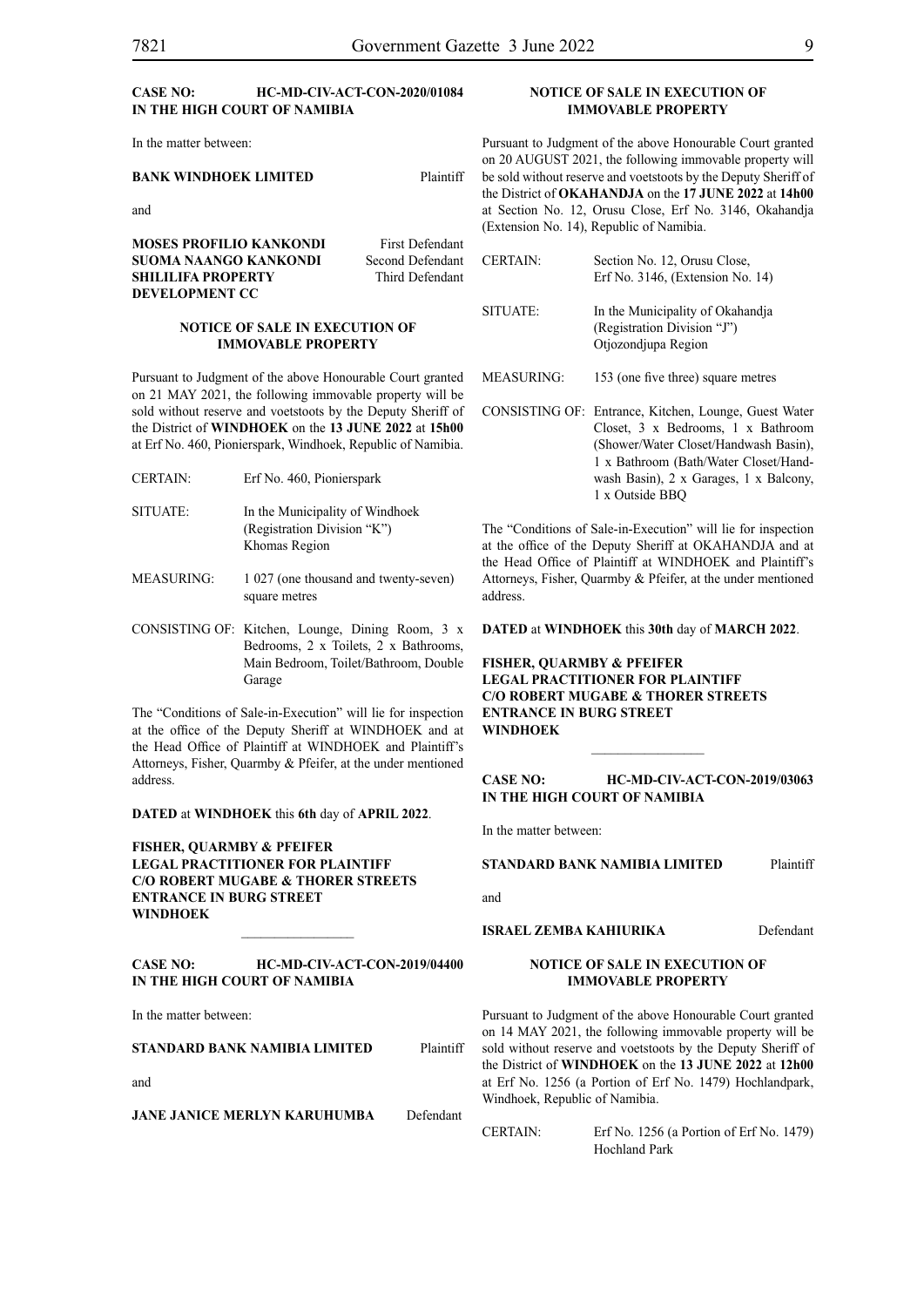| SITUATE:          | In the Municipality of Windhoek<br>(Registration Division "K")<br>Khomas Region |
|-------------------|---------------------------------------------------------------------------------|
| <b>MEASURING:</b> | 437 (four hundred and thirty-seven)                                             |

square metres

CONSISTING OF: Kitchen, Lounge, 3 x Bedrooms, 1 x Bathroom (Shower/Water closet/Handwash Basin), 1 x Bathroom (Bath/Handwash Basin), 1 x Guest Water closet, Outside BBQ, Double Garage

> Flat: 1 x Bedroom, Kitchen, 1 x Bathroom (Shower/Water closet/Handwash Basin)

The "Conditions of Sale-in-Execution" will lie for inspection at the office of the Deputy Sheriff at WINDHOEK and at the Head Office of Plaintiff at WINDHOEK and Plaintiff's Attorneys, Fisher, Quarmby & Pfeifer, at the under mentioned address.

**DATED** at **WINDHOEK** this **6th** day of **APRIL 2022**.

**FISHER, QUARMBY & PFEIFER LEGAL PRACTITIONER FOR PLAINTIFF C/O ROBERT MUGABE & THORER STREETS ENTRANCE IN BURG STREET WINDHOEK**

**CASE NO: HC-MD-CIV-ACT-CON-2019/03559 IN THE HIGH COURT OF NAMIBIA**

 $\frac{1}{2}$ 

In the matter between:

**STANDARD BANK NAMIBIA LIMITED** Plaintiff

and

**MORRIS DONOVAN KLAZEN** First Defendant **CHRISTEL WALTRUD KLAZEN** Second Defendant

#### **NOTICE OF SALE IN EXECUTION OF IMMOVABLE PROPERTY**

Pursuant to Judgment of the above Honourable Court granted on 3 DECEMBER 2021, the following immovable property will be sold without reserve and voetstoots by the Deputy Sheriff of the District of **REHOBOTH** on the **15 JUNE 2022** at **11h00** at Erf No. 298, Block G, Rehoboth, Republic of Namibia.

| <b>CERTAIN:</b>   | Erf No. 298, Block G, Rehoboth                                                                                                      |
|-------------------|-------------------------------------------------------------------------------------------------------------------------------------|
| SITUATE:          | In the Town of Rehoboth<br>(Registration Division "M")<br>Hardap Region                                                             |
| <b>MEASURING:</b> | 931 (nine hundred and thirty-one)<br>square metres                                                                                  |
|                   | CONSISTING OF: Kitchen, Lounge, 2 x Bedrooms, 1 x<br>En-suite Bathroom, 1 x Bathroom (Bath/<br>Water closet/Handwash Basin), Single |

The "Conditions of Sale-in-Execution" will lie for inspection at the office of the Deputy Sheriff at REHOBOTH and at

Garage

the Head Office of Plaintiff at WINDHOEK and Plaintiff's Attorneys, Fisher, Quarmby & Pfeifer, at the under mentioned address.

**DATED** at **WINDHOEK** this **26th** day of **APRIL 2022**.

#### **FISHER, QUARMBY & PFEIFER LEGAL PRACTITIONER FOR PLAINTIFF C/O ROBERT MUGABE & THORER STREETS ENTRANCE IN BURG STREET WINDHOEK**

#### **CASE NO: HC-MD-CIV-ACT-CON-2020/01025 IN THE HIGH COURT OF NAMIBIA MAIN DIVISION - WINDHOEK**

 $\frac{1}{2}$ 

In the matter between:

**MARTIN S MWINGA N.O** First Plaintiff<br> **ROLAND DISHENA N.O** Second Plaintiff **ROLAND DISHENA N.O. PHILLIP MWANGALA N.O** Third Plaintiff

and

**STEFANUS PETRUS CHENDA** First Defendant **ELSIE REBECCA CHENDA** Second Defendant

#### **NOTICE OF SALE IN EXECUTION OF IMMOVABLE PROPERTY**

Pursuant to Judgment of the above Honourable Court granted on 4 MARCH 2022, The following immovable property will be sold without reserve and voetstoots by the Deputy Sheriff of the District of **KEETMANSHOOP** on the **17 JUNE 2022** at **10h00** in front of the Magistrate's Court, Keetmanshoop, Republic of Namibia.

CERTAIN: Erf No. 1960, Tseiblaagte (Extension No. 2) SITUATE: In the Municipality of Keetmanshoop (Registration Division "T") Karas Region MEASURING: 420 (four two zero) square metres HELD BY: Deed of Transfer No. T 5029/2006 CONSISTING OF: 1 x Kitchen; 1 x Lounge; 1 x Small Bedroom with a bathroom (Bath, Toilet and Washbin); 2 x Small Bedrooms; 1 x Bathroom (Shower, Washbin and Toilet); 1 x Varenda small at eastern side

The Conditions of Sale-in-Execution" will lie for inspection at the office of the Deputy Sheriff at KEETMANSHOOP and at the Head Office of Plaintiff at WINDHOEK and Plaintiffs Attorneys, Fisher, Quarmby & Pfeifer, at the under mentioned address.

**DATED** at **WINDHOEK** this **11th** day of **MAY 2022**.

**FISHER, QUARMBY & PFEIFER LEGAL PRACTITIONER FOR PLAINTIFF C/O ROBERT MUGABE & THORER STREETS ENTRANCE ON DR. THEO-BEN GURIRAB STREET WINDHOEK**

 $\frac{1}{2}$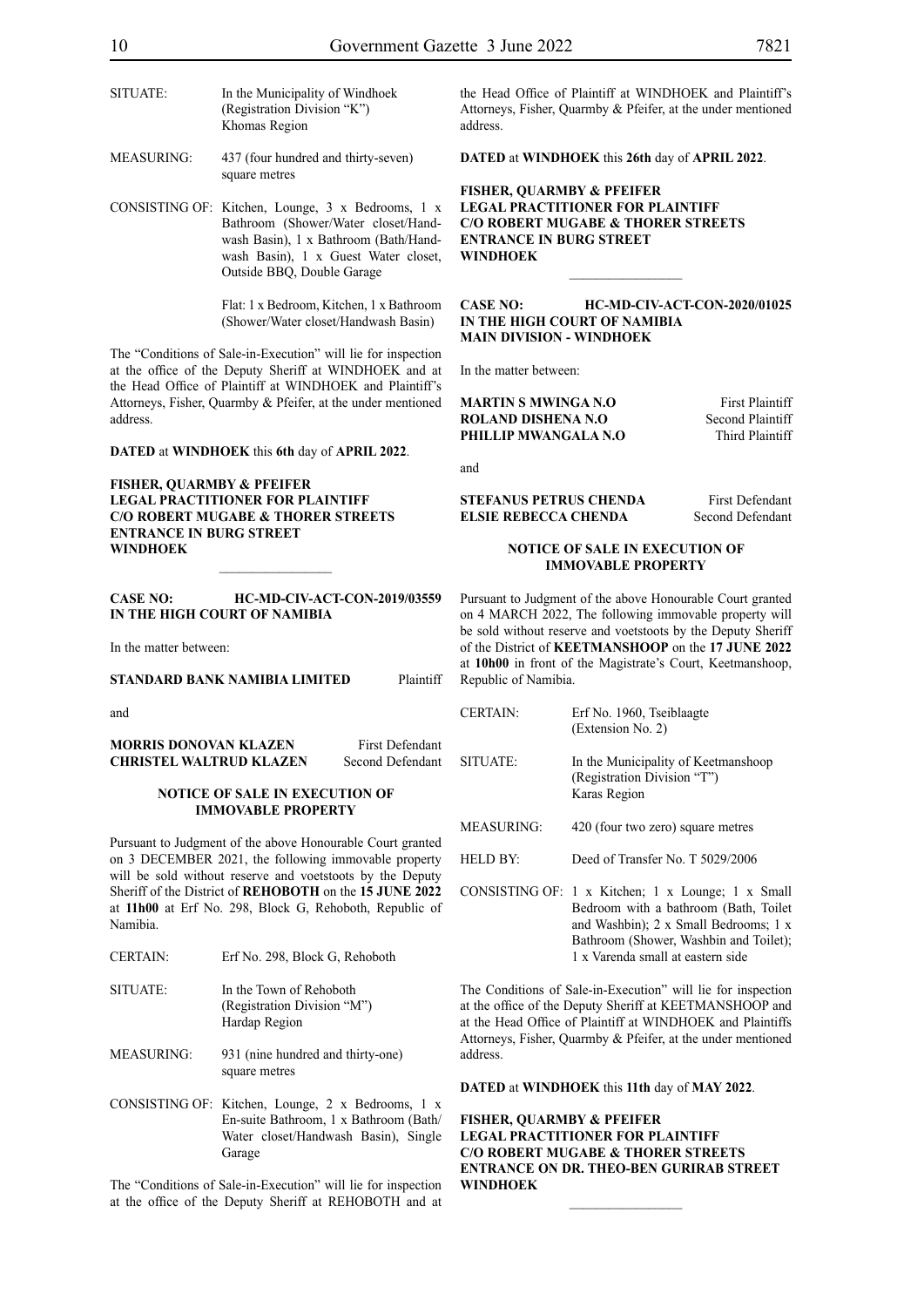#### **CASE NO: HC-MD-CIV-ACT-CON--2020/01507 IN THE HIGH COURT OF NAMIBIA MAIN DIVISION - WINDHOEK**

In the matter between:

#### **BANK WINDHOEK LIMITED** Plaintiff

and

| <b>BURG'S VIEW NUMBER THREE</b> | First Defendant  |
|---------------------------------|------------------|
| <b>PROPERTIES CC</b>            |                  |
| <b>BURG'S VIEW NUMBER FOUR</b>  | Second Defendant |
| <b>PROPERTIES CC</b>            |                  |
| <b>BASIL LAURENCE SMIT</b>      | Third Defendant  |

#### **NOTICE OF SALE IN EXECUTION**

IN EXECUTION of a Judgement of the above Honourable Court in the above action, a sale without reserve will be held by the Deputy Sheriff, **WINDHOEK**, at Erf No. 10466 (a Portion of Erf No. 7348 (Extension No. 17), No. 31, Bernabe De La Bat Street, Katutura, Windhoek, on **16 JUNE 2022**, at **10h30**, of the undermentioned property:

| CERTAIN: | Erf No. 10466                   |
|----------|---------------------------------|
|          | (a Portion of Erf No. $7348$ ), |
|          | Katutura (Extension No. 17)     |
| SITUATE: | In the Municipality of Windhoek |

- (Registration Division "K")
- MEASURING: 485 (four eight five) square metres
- IMPROVEMENTS: Two warehouse units Warehouse A consists of a reception / office area, ablution, workshop area and mezzanine floor: Warehous B consists of a workshop area with large mezzanine floor, double garage, ablutions and a steel carport; Outside braai, 3 phase electricity, CCTV camera system and air-conditioning.

#### **AUCTIONEERS NOTE: REFUNDABLE REGISTRATION FEE OF N\$5 000.00**

TERMS 10% of the purchase price and the auctioneers' commission must be paid on the date of the sale. The further terms and conditions of the sale will be read prior to the auction and lie for inspection at the office of the Deputy Sheriff, Windhoek and at the offices of the execution creditor's attorneys.

**DATED** at **WINDHOEK** this **28th** day of **APRIL 2022**.

**DR. WEDER KAUTA & HOVEKA INC. LEGAL PRACTITIONER FOR PLAINTIFF WHK HOUSE, 3RD FLOOR JAN JONKER ROAD AUSSPANNPLATZ WINDHOEK**

#### **CASE NO: HC-MD-CIV-ACT-CON-2021/04718 IN THE HIGH COURT OF NAMIBIA MAIN DIVISION - WINDHOEK**

In the matter between:

#### **BANK WINDHOEK LIMITED** Plaintiff

and

**LEONARD DE KOE** First Defendant **MANUELA ALUERIN DE KOE** Second Defendant

#### **NOTICE OF SALE IN EXECUTION**

IN EXECUTION of a Judgement of the above Honourable Court in the above action, a sale without reserve will be held by the Deputy Sheriff, **REHOBOTH**, at Erf No. 509, Block D, Rehoboth (a Portion of Erf No. 503), Rehoboth, on **15 JUNE 2022**, at **10h00**, of the undermentioned property:

| <b>CERTAIN:</b>                 | Erf No. 509, Block D, Rehoboth                         |
|---------------------------------|--------------------------------------------------------|
| SITUATE:                        | In the Town of Rehoboth<br>(Registration Division "M") |
| MEASURING:                      | 3035 (three zero three five) square metres             |
| <b>IMPROVEMENTS: Vacant erf</b> |                                                        |

TERMS 10% of the purchase price and the auctioneers' commission must be paid on the date of the sale. The further terms and conditions of the sale will be read prior to the auction and lie for inspection at the office of the Deputy Sheriff, Rehoboth and at the offices of the execution creditor's attorneys.

**DATED** at **WINDHOEK** this **11th** day of **APRIL 2022**.

**DR. WEDER KAUTA & HOVEKA INC. LEGAL PRACTITIONER FOR PLAINTIFF WHK HOUSE, 3RD FLOOR JAN JONKER ROAD AUSSPANNPLATZ WINDHOEK**  $\frac{1}{2}$ 

#### **CASE NO: HC-MD-CIV-ACT-CON-20I7/03679 IN THE HIGH COURT OF NAMIBIA MAIN DIVISION - WINDHOEK**

In the matter between:

**BANK WINDHOEK LIMITED** Plaintiff

and

#### **DOLPHIN VIEW FIFTY FOUR** First Defendant **LANGSTRAND CC QUENONIA MAGDALENA** Second Defendant **VON LUTTICHOU**

#### **NOTICE OF SALE IN EXECUTION**

IN EXECUTION of a Judgement of the above Honourable Court in the above action, a sale without reserve will be held by the Deputy Sheriff, **WALVIS BAY**, at Section No. 1,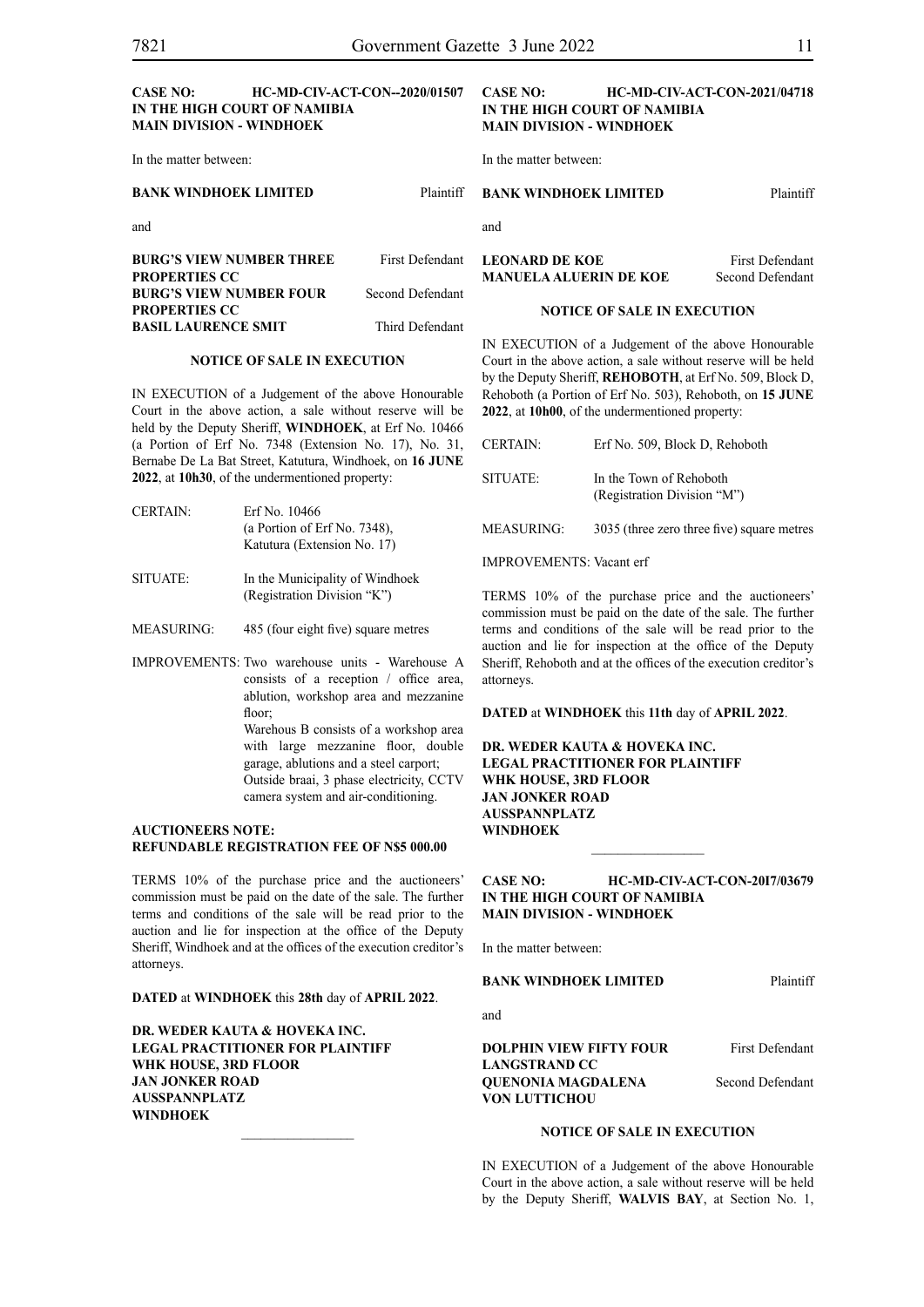Le Thabo Dolphin View, Remainder of Erf No. 433 (a Portion of Erf No. 414), Langstrand (Extension No. 1), Walvis Bay, on **15 JUNE 2022**, at **10h00**, of the undermentioned property:

| <b>CERTAIN:</b> | Section No. 1, Le Thabo Dolphin View,        |
|-----------------|----------------------------------------------|
|                 | Erf No. $433$ (a Portion of Erf No. $414$ ). |
|                 | Langstrand (Extension No. 1)                 |
|                 |                                              |

- SITUATE: In the Municipality of Walvis Bay (Registration Division "F")
- MEASURING: 357 (three five seven) square metres

IMPROVEMENTS: Triple Storey four bedroom dwelling with entrance, kitchen, guest toilet, dining/BBQ/lounge, entertainment/bar, three bathrooms, wooden deck, rooftop terrace, two balconies, jacuzzi and tandem garage

TERMS 10% of the purchase price and the auctioneers' commission must be paid on the date of the sale. The further terms and conditions of the sale will be read prior to the auction and lie for inspection at the office of the Deputy Sheriff, Windhoek and at the offices of the execution creditor's attorneys.

**DATED** at **WINDHOEK** this **8th** day of **APRIL 2022**.

**DR. WEDER KAUTA & HOVEKA INC. LEGAL PRACTITIONER FOR PLAINTIFF WHK HOUSE, 3RD FLOOR JAN JONKER ROAD AUSSPANNPLATZ WINDHOEK**

#### **CASE NO: I 633/2016 IN THE HIGH COURT OF NAMIBIA**

 $\frac{1}{2}$ 

In the matter between:

#### **STANDARD BANK NAMIBIA LIMITED** Plaintiff

and

| WILLEM JOHANNES            | <b>First Defendant</b> |
|----------------------------|------------------------|
| <b>GROENEWALD</b>          |                        |
| WILLEM JOHANNES            | Second Defendant       |
| <b>GROENEWALD</b>          |                        |
| <b>CHRISTINA ELIZABETH</b> | Third Defendant        |
| <b>GROENEWALD</b>          |                        |
| <b>MAROELA FARMING</b>     | Fourth Defendant       |

#### **NOTICE OF SALE IN EXECUTION**

IN EXECUTION of a Judgment of the above Honourable Court against Fourth Defendant, dated 4 OCTOBER 2021 in the above action, a sale will be held by the Deputy Sheriff, **OUTJO**, at the front of the Magistrates Court, OUTJO, on **20 JUNE 2022**, at **10h00**, of the under mentioned property:

| <b>CERTAIN:</b> | Farm Ryneveld, No. 367                       |
|-----------------|----------------------------------------------|
| SITUATE:        | (Registration Division "A")<br>Kunene Region |

SUBJECT: To the conditions therein contained.

TERMS 10% of the purchase price and the auctioneers' commission must be paid on the date of the sale. The further terms and conditions of the sale will be read prior to the auction and lie for inspection at the office of the Deputy Sheriff, OUTJO and at the offices of the execution creditor's attorneys.

#### **DATED** at **WINDHOEK** this **12th** day of **MAY 2022**.

**DR. WEDER KAUTA & HOVEKA INC. LEGAL PRACTITIONER FOR PLAINTIFF WHK HOUSE, 3RD FLOOR JAN JONKER ROAD AUSSPANNPLATZ WINDHOEK**

#### **CASE NO: HC-MD-CIV-ACT-CON-2021/03343 IN THE HIGH COURT OF NAMIBIA MAIN DIVISION - WINDHOEK**

 $\frac{1}{2}$ 

In the matter between:

**BUSINESS PARTNERS** Execution Creditor **INTERNATIONAL SMALL AND MEDIUM ENTERPRISES FUND NAMIBIA**

and

#### **GREEN ALTERNATIVE** First Execution Debtor **PROPERTIES (PTY) LTD JULIUS GAWESEB** Second Execution Debtor **VULKAN RAINE TOURS &** Third Execution Debtor **TRANSFERS (PTY) LTD**

#### **NOTICE OF SALE IN EXECUTION OF IMMOVABLE PROPERTY**

IN EXECUTION of Court Order of the High Court of Namibia, given on 3 DECEMBER 2021, in the abovementioned case, a judicial sale by Public Auction will be held on the **21 JUNE 2022** at **15h00** at Consolidated Erf No. 1975, Windhoek-West, c/o Mozart & Beethoven Streets, Windhoek, of the following:

| <b>CERTAIN:</b> | Consolidated Erf No. 1975, Windhoek                                             |
|-----------------|---------------------------------------------------------------------------------|
| SITUATED:       | In the Municipality of Windhoek<br>(Registration Division "K")<br>Khomas Region |
| MEASURING:      | 1451 (one four five one) square metres                                          |
| <b>HELD BY:</b> | Deed of Transfer No. T 199/2017                                                 |
| SUBJECT:        | To all conditions contained therein.                                            |
|                 |                                                                                 |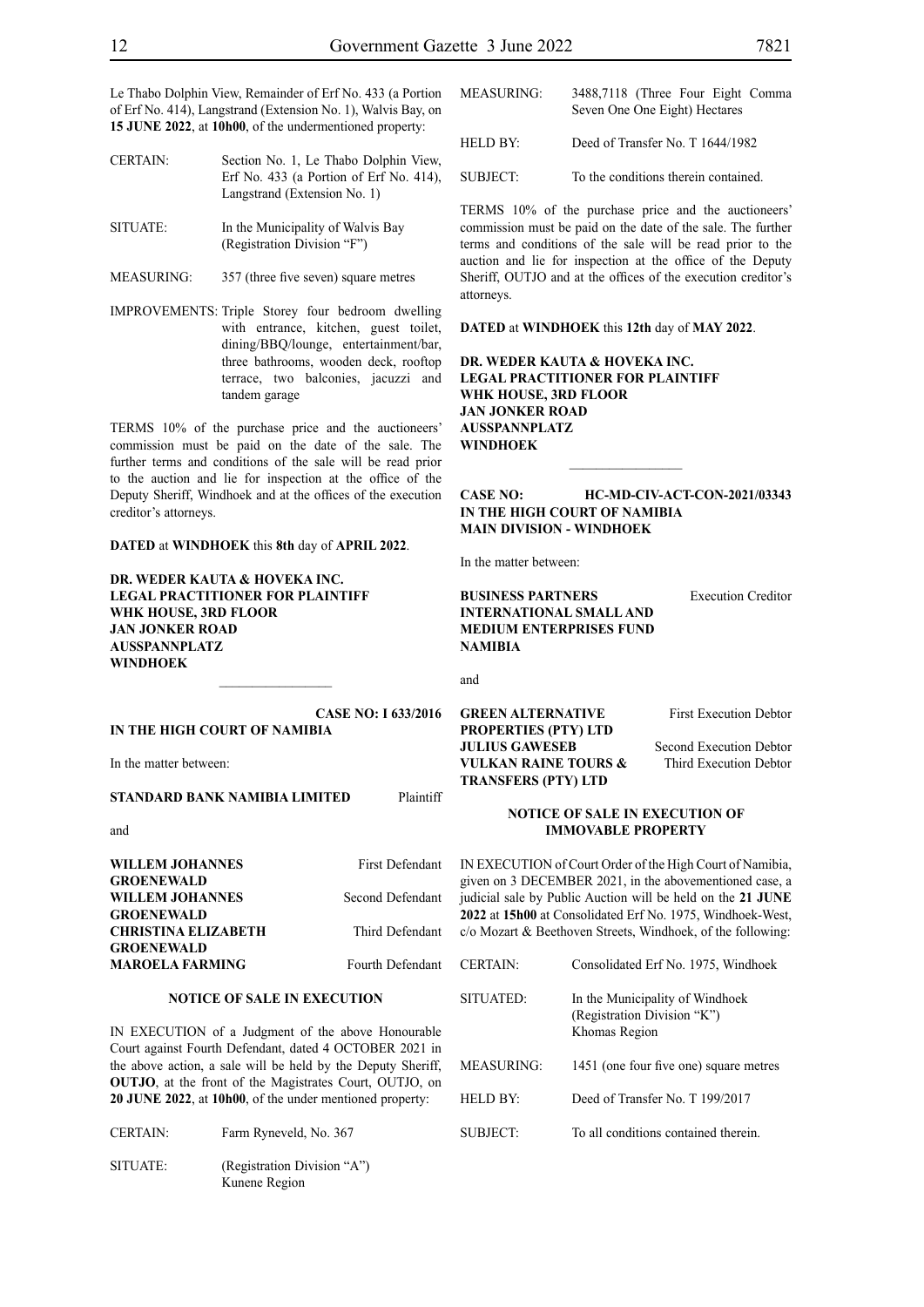#### **Description of Land and Erf Boundaries**

The subject property is on an average erf, on street level, with an insignificant slope. The erf is roughly in a rectangular shape.

- The northern boundary borders a street, with Bed  $\&$ Breakfast beyond the street.
- The eastern boundary is next to another office/dwelling.
- The southern boundary is also next to another office/ dwelling.
- The western boundary is on a street, with sectional title residential units across the street.

#### **CONDITIONS OF SALE:**

- The property shall be sold by the Deputy Sheriff, WINDHOEK, on 21 JUNE 2022 at 15h00.
- 2. The Purchaser shall pay a deposit of TEN PERCENT of the purchase price IN CASH ON THE DAY OF SALE, the balance against transfer to be secured by a bank or building society guarantee.
- 3. The goods will be sold "voetstoots".
- 4. The complete conditions of sale may be inspected at the office of the Deputy Sheriff, Windhoek (Tel No. 061-248568) and at the Plaintiff's Attorneys office at the undermentioned address.

**DATED** at **WINDHOEK** this **27th** day of **APRIL 2022**.

**ANGULACO, INCORPORATED LEGAL PRACTITIONER FOR JUDGEMENT CREDITOR/PLAINTIFF UNIT 112 E/F BLOCK C MAERUA PARK, CENTAURUS STREET WINDHOEK**

#### **CASE NO: 4046/2018 IN THE MAGISTRATE'S COURT FOR THE DISTRICT OF WINDHOEK HELD AT WINDHOEK**

In the matter between:

#### **STANDARD BANK NAMIBIA LIMITED** Plaintiff

and

**GRAHAM TOWN TWO HUNDRED** First Defendant **AND EIGHT CC**

PAULUS KONDJUMBWA KANDALI Second Defendant **NANDAGO**

#### **NOTICE OF SALE IN EXECUTION**

IN EXECUTION of a Judgment of the Magistrate's Court for the District of **WINDHOEK**, given on the 7 AUGUST 2018, a Judicial Sale by Public Auction will be held of and at the undermentioned immovable property on **10 JUNE 2022** at **10h30** in front of the Magistrate's Court, Mungunda Street, Katutura, Windhoek of a:

(a) Section No. 40, as shown and more fully described on Sectional Plan No. SS55/2011, in the development scheme known as LA RENE, in respect of the land and building or buildings situated at

Erf No. 1256 (a Portion of Erf No. 2), Kleine Kuppe In the municipality of Windhoek, Registration Division "K", Khomas Region Of which section the floor area, according to that Sectional Plan is 80 (eighty) square meters in extent; and

Held by virtue of Certificate of Registered Sectional Title No. ST 55/2011 (4)(unit), subject to the conditions contained therein.

The following improvements are on the property (although nothing in this respect is guaranteed):

2 x Bedrooms; 1 x Bathroom; Kitchen; Lounge

The property will be sold by the Messenger of Court to the highest bidder subject to the conditions of sale.

The conditions of sale to be read out by the Messenger of the Court, Windhoek, at the time of the sale and which conditions may be inspected prior to the sale at the offices of the Messenger of the Court Windhoek, and at the offices of ENSafrica Namibia (incorporated as Lorentz Angula Inc.), Ground Floor, Unit 4, Ausspann Plaza, Dr. Agostinho Neto Road, Windhoek.

**DATED** at **WINDHOEK** on this **30th** day of **MARCH 2022**.

**ENSAFRICA NAMIBIA LEGAL PRACTITIONER FOR PLAINTIFF (INCORPORATED AS LORENTZANGULA INC.) GROUND FLOOR, UNIT 4, AUSSPANN PLAZA DR. AGOSTINHO NETO STREET WINDHOEK**

#### **CASE NO: HC-MD-CIV-ACT-CON-2019/03025 IN THE HIGH COURT OF NAMIBIA MAIN DIVISION**

 $\frac{1}{2}$ 

In the matter between:

**DEVELOPMENT BANK OF Execution Creditor NAMIBIA LIMITED**

and

**SHINANA PANEL BEATING First Execution Debtor AND MOTORS CC EPHRAIM SHINANA** Second Execution Debtor

#### **NOTICE OF SALE IN EXECUTION**

IN THE EXECUTION of a Judgment granted by the High Court of Namibia signed by the Registrar of the High Court of Namibia on 1 June 2019, the following immovable property will be sold on **24 JUNE 2022** at **15h00** at Erf No. 10546 (Portion of Erf No. 4970), Katutura Extension 11, Windhoek:

| <b>CERTAIN:</b> | Erf No. 10546               |
|-----------------|-----------------------------|
|                 | (a Portion of Erf No. 4970) |
|                 | Katutura (Extension 11)     |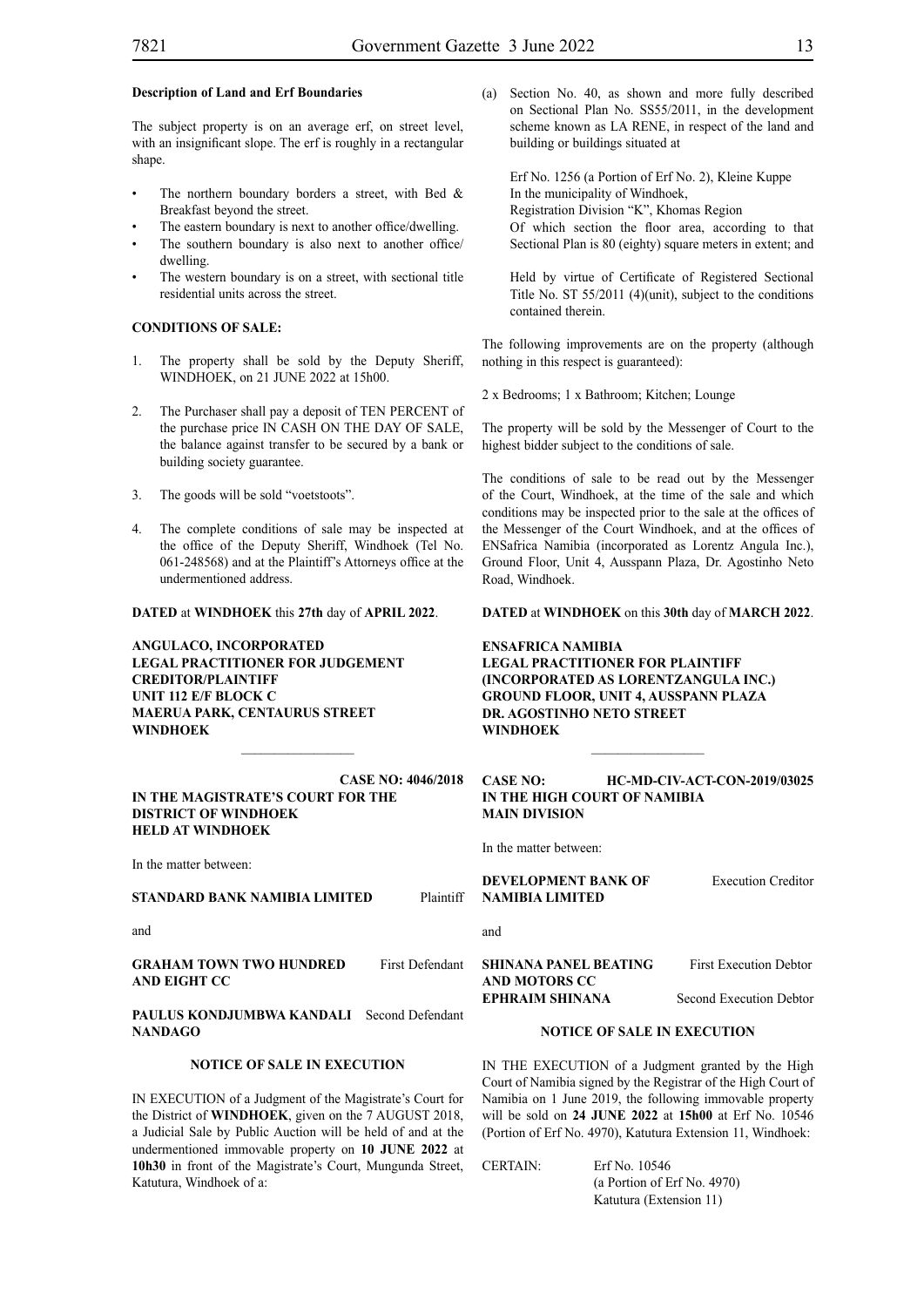| SITUATE:   | In the Municipality of Windhoek<br>(Registration Division "K")<br>Khomas Region |
|------------|---------------------------------------------------------------------------------|
| MEASURING: | 691 (six nine one) square metres                                                |
| HELD BY:   | Deed of Transfer No. T5226/2008                                                 |

SUBJECT: To the conditions therein contained.

#### **THE PROPERTY CONSIST OF:**

Erf No. 10546 (a Portion of Erf No. 4970), Katutura, Extension 11

#### **CONDITIONS OF SALE:**

The sale takes place subject to the conditions of sale, which can be inspected at the offices of the Deputy Sheriff, Windhoek.

**DATED** at **WINDHOEK** this **10th** day of **MAY 2022**.

#### **FRANCOIS ERASMUS & PARTNERS LEGAL PRACTITIONERS FOR PLAINTIFF 5 CONRADIE STREET WINDHOEK**

#### **CASE NO: HC-MD-CIV-ACT-CON-2020/01433 IN THE HIGH COURT OF NAMIBIA**

In the matter between:

#### **NEDBANK NAMIBIA LIMITED** Plaintiff

and

**ALBERTUS CLIFFORD BEUKES** First Defendant **MONA-LIZEL BEUKES** Second Defendant

#### **NOTICE OF SALE IN EXECUTION OF IMMOVABLE PROPERTY**

IN EXECUTION of a Judgment of the above Honourable Court in the above mentioned suit, a sale will be held on Thursday, the **16 JUNE 2022** at **11h00** at Erf No. 726, Tamariskia, Swakopmund.

| <b>CERTAIN:</b> | Erf $726$ (a Portion of Erf $722$ )<br>Tamariskia, Extension 1                    |
|-----------------|-----------------------------------------------------------------------------------|
| SITUATE:        | In the Municipality of Swakopmund<br>(Registration Division "G")<br>Erongo Region |
| MEASURING:      | 846 (eight four six) square metres                                                |
| HELD BY:        | Deed of Transfer No. T 2634/2007                                                  |
| <b>SUBJECT:</b> | To the conditions therein contained                                               |

#### **ALLEGED IMPROVEMENTS:**

DESCRIPTION: the following improvements are on the property (although nothing in this respect is guaranteed).

The building comprising of:

1 x Entrance Hall; 1 x Living Room; 1 x Dining Room; 1 x Small Room (Office); 1 x Kitchen with BIC and Stove and Basin; 1 x Laundry Room with BIC and Basin; 1 x Entertainment area with Build-in Braai; 1 x Toilet and Basin; 3 x Bedrooms with BIC; 1 x Bathroom with Toilet, Bath, Shower and Basin; 1 x Main Bedroom with BIC and On-suite Bathroom with Toilet, Shower, Double Basin and Bath and Seperate Walk-in Closet; 1 x Double Garage; 1 x Halfly Builded Bachelor Flat

- 1. The property shall be sold by the Deputy Sheriff of SWAKOPMUND subject to the Conditions of Sale that may be inspected at the Offices of the Deputy Sheriff to the highest bidder with reference to the reserve price of N\$1,255,000.00 on the auction and furthermore subject to approval by the preferent claimant.
- 2. The sale is subject to the provisions of the High Court Act, 1990 (Act No. 16 of 1990), as amended, and the property will be sold "voetstoots" according to the existing title deed.
- 3. 10% of the purchase price to be paid in cash on the date of the sale, the balance to be paid against transfer, to be secured by a Bank or Building Society or other acceptable guarantee to be furnished to the Deputy Sheriff within 14 (fourteen) days after the date of Sale.
- 4. The full Conditions of Sale will be read out by the Deputy Sheriff on the day of the sale, but may be inspected at any time prior to the sale at the offices of the Deputy Sheriff or at the office of the Plaintiff's attorneys.

#### **DATED** at **WINDHOEK** this **23rd** day of **MAY 2022**.

**ENGLING STRITTER & PARTNERS ATTORNEYS FOR PLAINTIFF 12 LOVE STREET WINDHOEK**

#### **CASE NO: HC-MD-CIV-ACT-CON-2018/03763 IN THE HIGH COURT OF NAMIBIA**

 $\frac{1}{2}$ 

In the matter between:

**STANDARD BANK NAMIBIA LTD** Execution Creditor

and

**JACKSON UAKANINGIRUA** First Execution Debtor **KARUPA**

**BIANCA KAZOMBIAZE** Second Execution Debtor

#### **NOTICE OF SALE IN EXECUTION OF IMMOVABLE PROPERTY**

IN EXECUTION of a Judgment of the above Honourable Court in the above mentioned suit, a sale will be held on THURSDAY, the **23 JUNE 2022** at **15h00**, Erf 375, Elisenheim, Windhoek.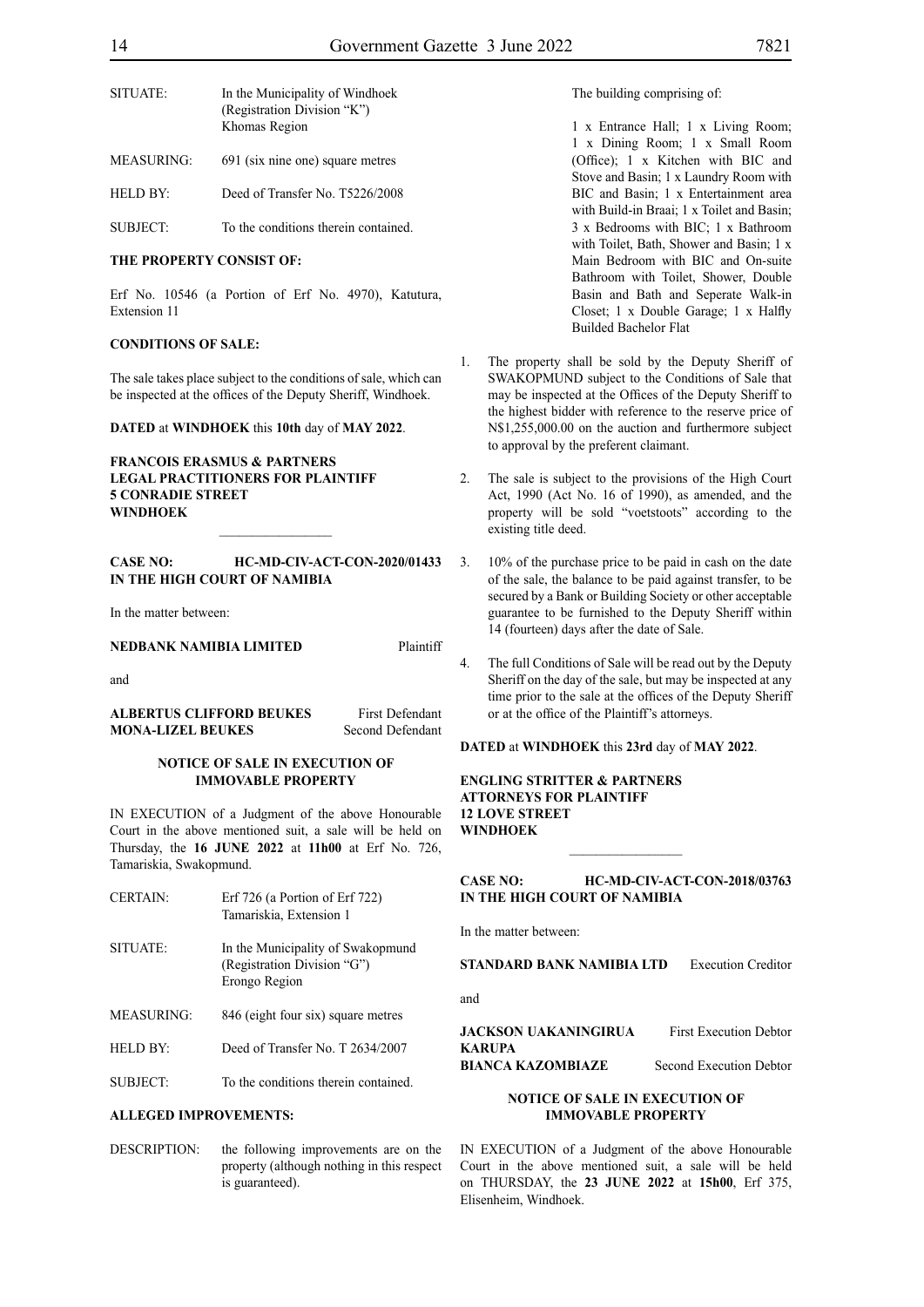| <b>CERTAIN:</b>   | Section No. 30 in the development<br>scheme known as the Hills.         |  |
|-------------------|-------------------------------------------------------------------------|--|
| SITUATE:          | In the Town of Windhoek<br>(Registration Division "K")<br>Khomas Region |  |
| <b>MEASURING:</b> | 75 (seven five) square metres                                           |  |
| <b>HELD BY:</b>   | Land Title No. ST 685/2015                                              |  |
| <b>SUBJECT:</b>   | To the following terms and conditions<br>contained therein.             |  |

#### **ALLEGED IMPROVEMENTS**

DESCRIPTION: the following improvements are on the property (although nothing in this respect is guaranteed).

The building comprising of:

1 x Open-plan Kitchen; 1 x Lounge; 1 x Dining Room; 2 x Bedrooms with Build-in Cupboards; 1 x Full Bathroom B/S/T

- 1. The property shall be sold by the Deputy Sheriff of WINDHOEK subject to the Conditions of Sale that may be inspected at the Offices of the Deputy Sheriff to the highest bidder on the auction and furthermore subject to approval by the preferent claimant.
- 2. The sale is subject to the provisions of the High Court Act, 1990 (Act No. 16 of 1990), as amended, and the property will be sold "voetstoots" according to the existing title deed.
- 3. 10% of the purchase price to be paid in cash on the date of the sale, the balance to be paid against transfer, to be secured by a Bank or Building Society or other acceptable guarantee to be furnished to the Deputy Sheriff within 14 (fourteen) days after the date of Sale.
- 4. The full Conditions of Sale will be read out by the Deputy Sheriff on the day of the sale, but may be inspected at any time prior to the sale at the offices of the Deputy Sheriff or at the office of the Plaintiffs attorheys.

#### **DATED** at **WINDHOEK** this **13th** day of **APRIL 2022**.

#### **ENGLING STRITTER & PARTNERS ATTORNEYS FOR PLAINTIFF 12 LOVE STREET WINDHOEK**

#### **CASE NO: HC-MD-CIV-ACT-CON-2020/00977 IN THE HIGH COURT OF NAMIBIA**

 $\mathcal{L}_\text{max}$ 

In the matter between:

#### **STANDARD BANK NAMIBIA LTD** Plaintiff

and

**SARAH DOROTHEA FULLER** Defendant **(also Sarah Dorothea Skrywer)**

**NOTICE OF SALE IN EXECUTION OF IMMOVABLE PROPERTY**

IN EXECUTION of a Judgment of the above Honourable Court in the above mentioned suit, a sale will be held on Friday, the **24 JUNE 2022** at **10h30**, Erf 4686, Khomasdal, Windhoek.

| <b>CERTAIN</b>       | Erf 4686, Khomasdal                                                     |
|----------------------|-------------------------------------------------------------------------|
| SITUATE <sup>.</sup> | In the Town of Windhoek<br>(Registration Division "K")<br>Khomas Region |
| MEASURING:           | 450 (four five zero) square metres                                      |
| HELD BY <sup>.</sup> | Deed of Transfer No. T 4173/2003                                        |
| SUBJECT <sup>.</sup> | To all the conditions contained therein.                                |

#### **ALLEGED IMPROVEMENTS:**

DESCRIPTION: the following improvements are on the property (although nothing in this respect is guaranteed).

The building comprising of:

1 x Kitchen with Build-in Cupboards; 1 x Lounge; 1 x Dining Room; 3 x Bedrooms with Build-in Cupboards; 1 x Full Bathroom B/S/T; 1 x Garage; 1 x Bedroom Flat with Build-in Cupboards and half Bathroom S/T

- 1. The property shall be sold by the Deputy Sheriff of WINDHOEK subject to the Conditions of Sale that may be inspected at the Offices of the Deputy Sheriff to the highest bidder on the auction and furthermore subject to approval by the preferent claimant.
- 2. The sale is subject to the provisions of the High Court Act, 1990 (Act No. 16 of 1990), as amended, and the property will be sold "voetstoots" according to the existing title deed.
- 3. 10% of the purchase price to be paid in cash on the date of the sale, the balance to be paid against transfer, to be secured by a Bank or Building Society or other acceptable guarantee to be furnished to the Deputy Sheriff within 14 (fourteen) days after the date of Sale.
- 4. The full Conditions of Sale will be read out by the Deputy Sheriff on the day of the sale, but may be inspected at any time prior to the sale at the offices of the Deputy Sheriff or at the office of the Plaintiffs attorneys.

#### **DATED** at **WINDHOEK** this **13th** day of **APRIL 2022**.

#### **ENGLING STRITTER & PARTNERS ATTORNEYS FOR PLAINTIFF 12 LOVE STREET WINDHOEK**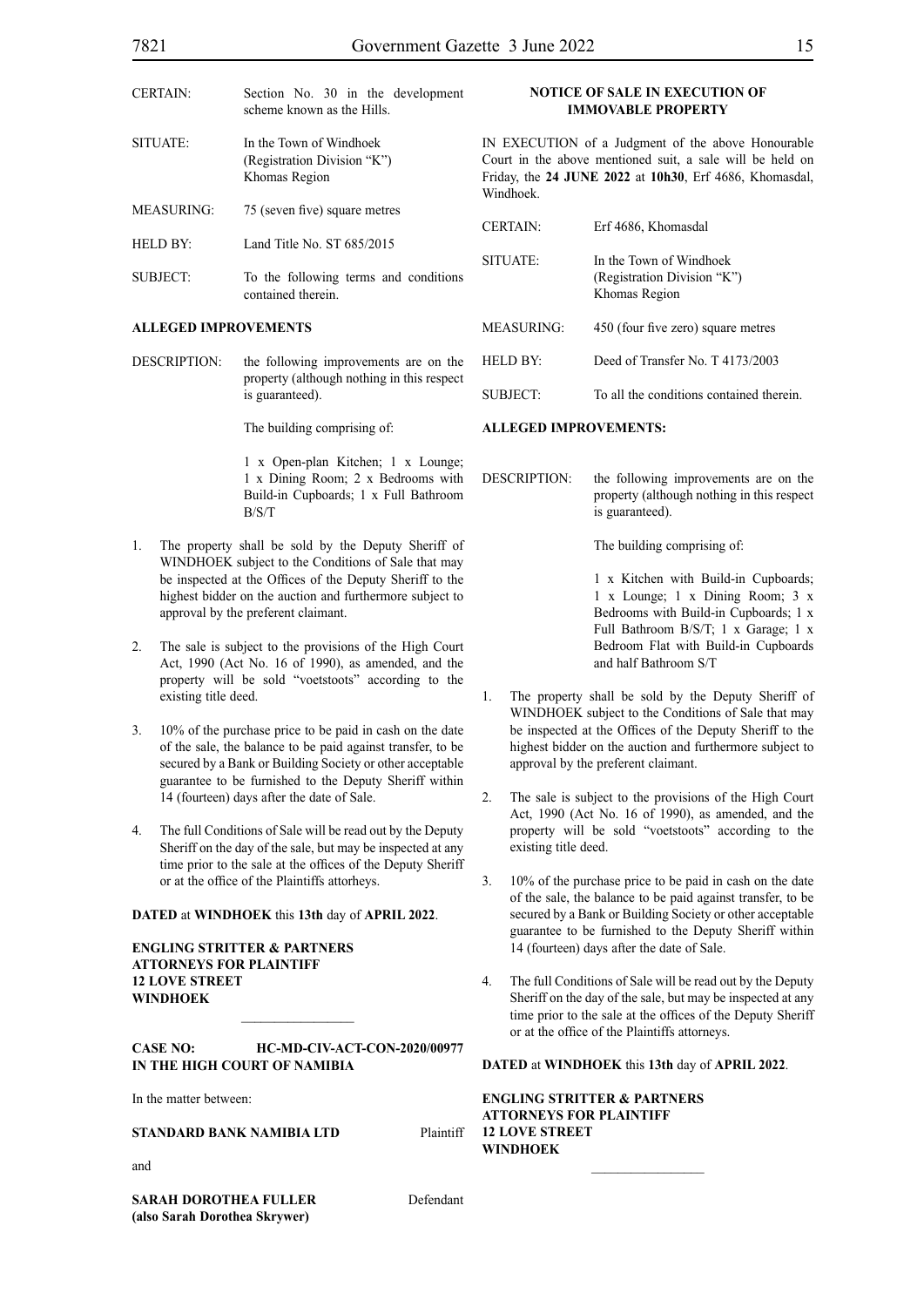#### **CASE NO: HC-MD-CIV-MOT-GEN-2022/00198 IN THE HIGH COURT OF NAMIBIA, MAIN DIVISION, HELD AT WINDHOEK ON FRIDAY, THE 6TH DAY OF MAY 2022 BEFORE THE HONOURABLE JUSTICE COLEMAN**

In the matter between:

**HOLLARD INSURANCE COMPANY** Applicant **OF NAMIBIA LTD**

and

**VERNON ANDRÉ GAMXAMUB** Respondent

#### **COURT ORDER**

Having heard **ADV HEATHCOTE, SC** on behalf of the Applicant and **MR AMOOMO**, on behalf of the Respondent and having read the pleadings for **HC-MD-CIV-MOT-GEN-2022/00198** and other documents filed of record:

#### **IT IS HEREBY ORDERED THAT:**

- 1 The forms and service provided for in the rules of court is dispensed with, and the applicant's non-compliance with the forms and service provided for in the rules of court is condoned, and the applicant is authorised to bring this application that it be disposed of on an urgent basis as contemplated in rule 73 of the rules of court.
- 2 The estate of the respondent, Vernon Andre Gamxamub, is placed under a provisional order of sequestration and that it is placed under the control of the Master of the Court until the appointment of a provisional trustee.
- 3 The provisional trustee to be appointed by the Master shall have the powers envisgaed in section 18(3) of the lnsolvenct Act, 1963 (Act No. 24 of 1936), as amended.
- 4 A *Rule Nisi* is hereby issued calling upon the Respondent or any other interested party to show cause, if any to Court, on or before the 24 June 2022 at 10h00, why:
	- 4.1 A final order of sequestration in respect of the respondent's estate should not be granted; and
	- 4.2 The costs of this application should not be paid from the insolvent estate of the respondent, alternatively, that any party opposing the application should not be ordered together with the respondent, jointly and severally, the one paying the other to be absolved, to pay the costs of this application.
- 5 The Respondent must file his answering affidavit not later than 6 June 2022 and the Applicant its replying affidavit not later than 10 June 2022.
- 6 Service of the order shall be effected by:
	- 6.1 The deputy sheriff at the residential address of the respondent situated at 4 Saffiers Street, Eros, Windhoek, Namibia, on the respondent personally.
- 6.2 One publication in each of The Namibian and Republikein newspapers.
- 6.3 One publication in the Government Gazette.

#### **BY ORDER OF THE COURT**

#### **REGISTRAR**

**TO: FRANCOIS ERASMUS ON BEHALF OF APPLICANT FRANCOIS ERASMUS & PARTNERS 5 CONRADIE STREET WINDHOEK NAMIBIA**

**AND TO: KADHILA AMOOMO ON BEHALF OF RESPONDENT KADHILA AMOOMO LEGAL PRACTITIONERS 18 ADLER STREET WINDHOEK WEST WINDHOEK KHOMAS REGION NAMIBIA 9000**

**The Master of the High Court John Meinert Street, Windhoek**

#### **NOTICE OF APPLICATION IN TERMS OF THE GAMING AND ENTERTAINMENT CONTROL ACT, 2018 (ACT NO. 13 OF 2018) SECTION 45(2)(a)(i) FOR REMOVAL OF GAMBLING HOUSE LICENSE**

Notice is hereby given of the application for removal of gambling house license of which the details are given below. Any person who wishes to object to the application in te1ms of regulation 17 may submit his/her objection in the prescribed manner to the Board not later than 21 days after the publication of this notice.

**Name of applicant:** JS Slots Business Trust

**Type of license:** Gambling House License

**Name of accommodation establishment or retail liquor business:**

La Palace Gambling House

**Physical address of premises to which the license will be moved:** Erf 309 Albatros Street

 $\frac{1}{2}$ 

Narraville Walvis Bay Erongo Region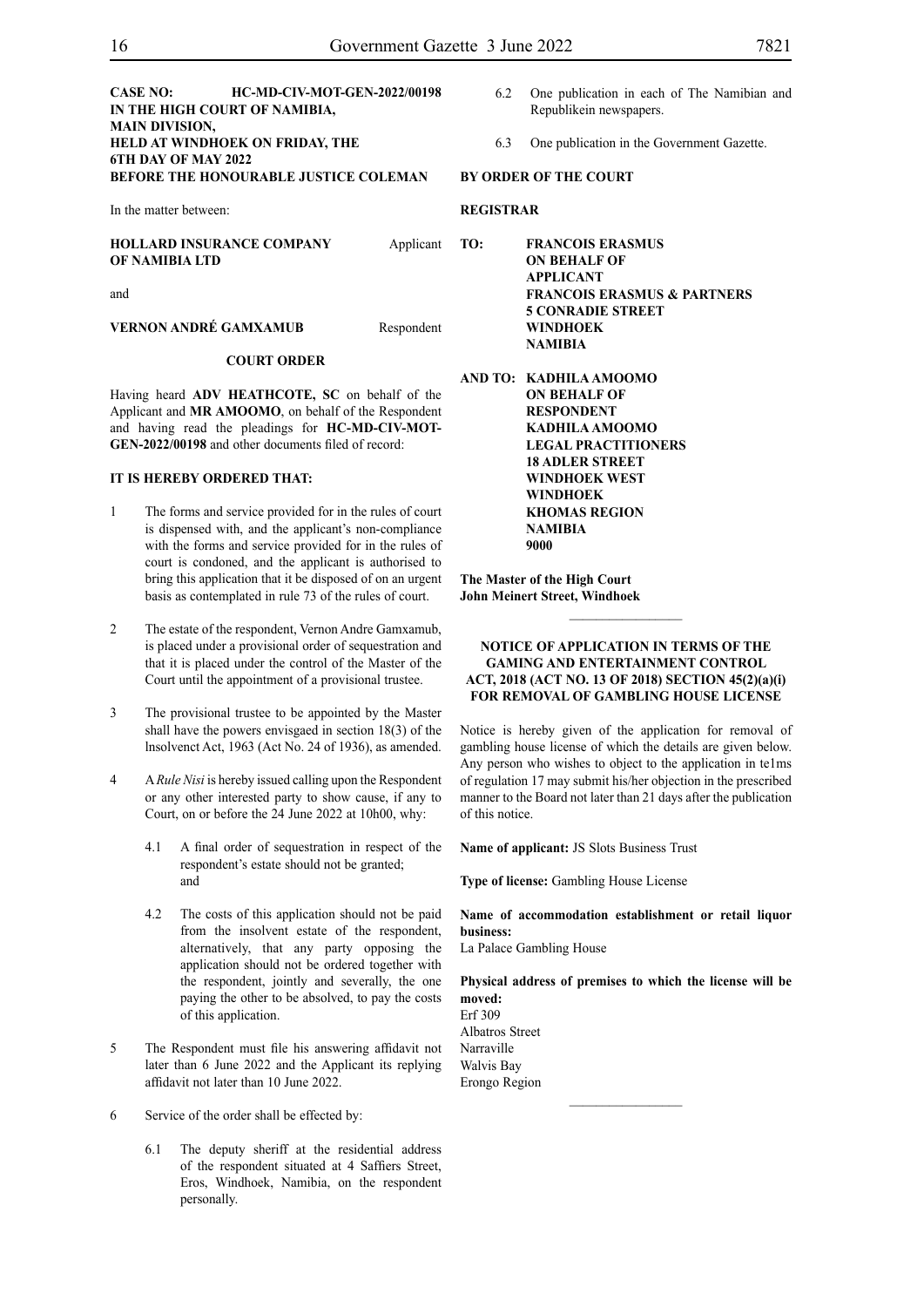#### **NOTICE OF APPLICATION IN TERMS OF THE GAMING AND ENTERTAINMENT CONTROL ACT, 2018 (ACT NO. 13 OF 2018) SECTION 45(1), Regulation 6(1) FOR TOTALIZATOR LICENSE**

Notice is hereby given of the application for totalizator license of which the details are given below. Any person who wishes to object to the application in terms of regulation 17 may submit his/her objection in the prescribed manner to the Board not later than 21 days after the publication of this notice.

**Name of applicant:** Penny Den Gambling House CC

**Type of license:** Totalizator license

**Name of place where the totalizator business will be conducted:** Penny Den Gambling House

**Physical address of premises to which the application applies:** Erf 8599

Penning Street No. 3 Katutura Khomas Region

#### **NOTICE OF APPLICATION IN TERMS OF THE GAMING AND ENTERTAINMENT CONTROL ACT, 2018 (ACT NO. 13 OF 2018) SECTION 45(1), Regulation 6(1) FOR TOTALIZATOR LICENSE**

 $\frac{1}{2}$ 

Notice is hereby given of the application for totalizator license of which the details are given below. Any person who wishes to object to the application in terms of regulation 17 may submit his/her objection in the prescribed manner to the Board not later than 21 days after the publication of this notice.

**Name of applicant:** JS Slots Business Trust

**Type of license:** Totalizator license

**Name of place where the totalizator business will be conducted:** JS Slots Business Trust

Golden Dragon

**Physical address of premises to which the application applies:** Erf 514 Sam Nujoma Avenue Walvis Bay Erongo Region

#### **NOTICE OF APPLICATION IN TERMS OF THE GAMING AND ENTERTAINMENT CONTROL ACT, 2018 (ACT NO. 13 OF 2018) SECTION 45(1), Regulation 6(1) FOR TOTALIZATOR LICENSE**

 $\mathcal{L}_\text{max}$ 

Notice is hereby given of the application for totalizator license of which the details are given below. Any person who wishes to object to the application in terms of regulation 17 may submit his/her objection in the prescribed manner to the Board not later than 21 days after the publication of this notice.

**Name of applicant:** JS Slots Business Trust

**Type of license:** Totalizator license

**Name of place where the totalizator business will be conducted:** JS Slots Business Trust Jackpot

**Physical address of premises to which the application applies:**

Erf 782 Shire Street Wanaheda Windhoek Khomas Region

#### **NOTICE OF APPLICATION IN TERMS OF THE GAMING AND ENTERTAINMENT CONTROL ACT, 2018 (ACT NO. 13 OF 2018) SECTION 45(1), Regulation 6(1) FOR TOTALIZATOR LICENSE**

 $\frac{1}{2}$ 

Notice is hereby given of the application for totalizator license of which the details are given below. Any person who wishes to object to the application in terms of regulation 17 may submit his/her objection in the prescribed manner to the Board not later than 21 days after the publication of this notice.

**Name of applicant:** JS Slots Business Trust

**Type of license:** Totalizator license

**Name of place where the totalizator business will be conducted:** JS Slots Business Trust La Palace

**Physical address of premises to which the application applies:** Erf 309

Albatros Street Nairnville Walvis Bay Erongo Region

#### **NOTICE OF APPLICATION IN TERMS OF THE GAMING AND ENTERTAINMENT CONTROL ACT, 2018 (ACT NO. 13 OF 2018) SECTION 45(1), Regulation 6(1) FOR TOTALIZATOR LICENSE**

 $\frac{1}{2}$ 

Notice is hereby given of the application for totalizator license of which the details are given below. Any person who wishes to object to the application in terms of regulation 17 may submit his/her objection in the prescribed manner to the Board not later than 21 days after the publication of this notice.

**Name of applicant:** JS Slots Business Trust

**Type of license:** Totalizator license

**Name of place where the totalizator business will be conducted:** JS Slots Business Trust Marlins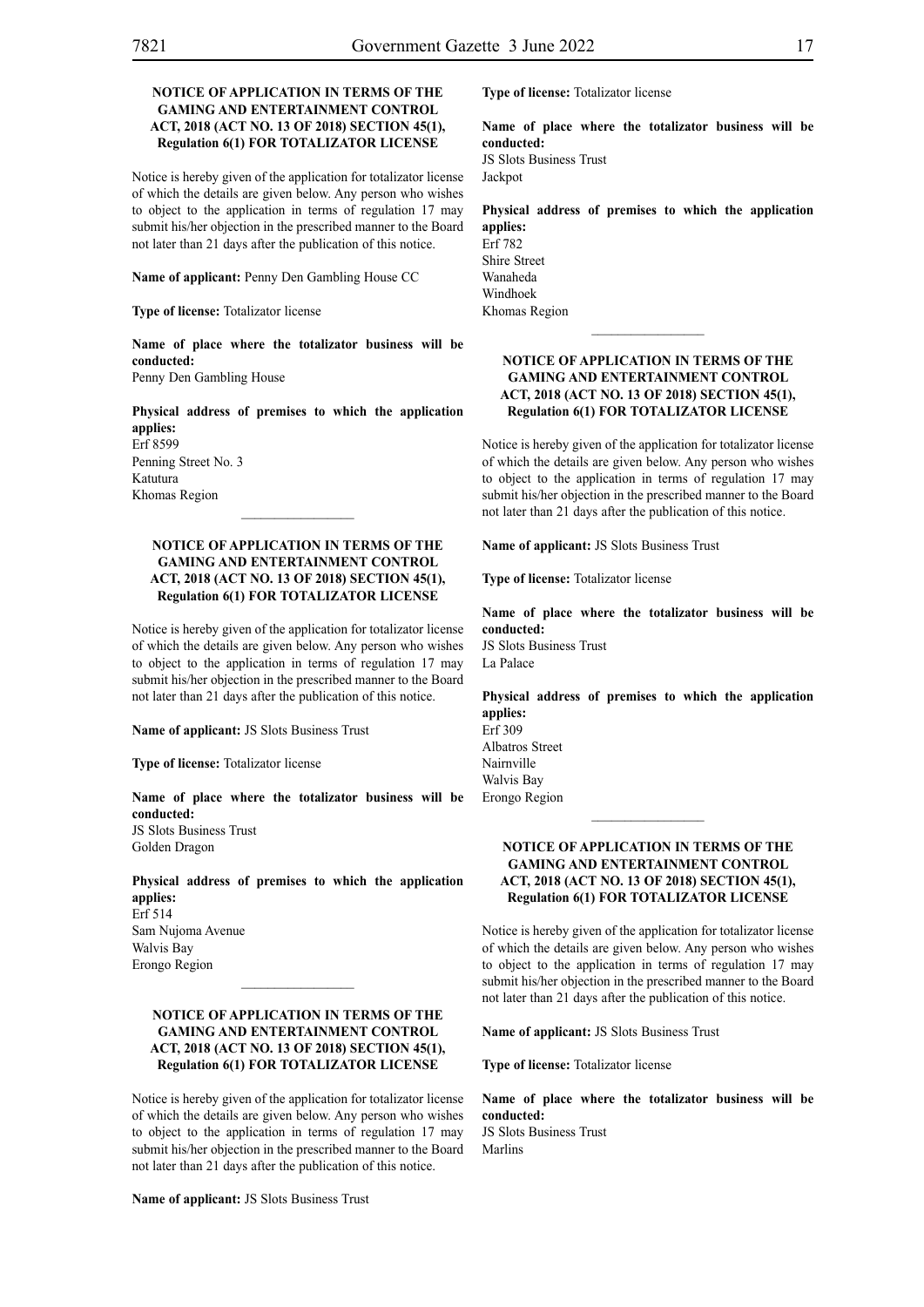**Physical address of premises to which the application applies:** Erf 3665 Mica Street Kuisebmond Walvis Bay

#### **NOTICE OF APPLICATION IN TERMS OF THE GAMING AND ENTERTAINMENT CONTROL ACT, 2018 (ACT NO. 13 OF 2018) SECTION 45(1), Regulation 6(1) FOR TOTALIZATOR LICENSE**

Notice is hereby given of the application for totalizator license of which the details are given below. Any person who wishes to object to the application in terms of regulation 17 may submit his/her objection in the prescribed manner to the Board not later than 21 days after the publication of this notice.

**Name of applicant:** JS Slots Business Trust

**Type of license:** Totalizator license

**Name of place where the totalizator business will be conducted:** JS Slots Business Trust Diamond

**Physical address of premises to which the application applies:** Erf 295 Energy Street Kuisebmond Walvis Bay

#### **NOTICE OF APPLICATION IN TERMS OF THE GAMING AND ENTERTAINMENT CONTROL ACT, 2018 (ACT NO. 13 OF 2018) SECTION 45(1), Regulation 6(1) FOR TOTALIZATOR LICENSE**

 $\frac{1}{2}$ 

Notice is hereby given of the application for totalizator license of which the details are given below. Any person who wishes to object to the application in terms of regulation 17 may submit his/her objection in the prescribed manner to the Board not later than 21 days after the publication of this notice.

**Name of applicant:** JS Slots Business Trust

**Type of license:** Totalizator license

**Name of place where the totalizator business will be conducted:** JS Slots Business Trust Pink Panther

**Physical address of premises to which the application applies:** Erf R/B 229N

 $\frac{1}{2}$ 

No. 5 Tal Street Windhoek Khomas Region

#### **NOTICE OF APPLICATION IN TERMS OF THE GAMING AND ENTERTAINMENT CONTROL ACT, 2018 (ACT NO. 13 OF 2018) SECTION 45(1), Regulation 6(1) FOR TOTALIZATOR LICENSE**

Notice is hereby given of the application for totalizator license of which the details are given below. Any person who wishes to object to the application in terms of regulation 17 may submit his/her objection in the prescribed manner to the Board not later than 21 days after the publication of this notice.

**Name of applicant:** JS Slots Business Trust

**Type of license:** Totalizator license

**Name of place where the totalizator business will be conducted:** JS Slots Business Trust Jackpot, Okahandja

**Physical address of premises to which the application applies:** Erf 298 Van Riebeeck Street Okahandja Otjozondjupa Region

 $\frac{1}{2}$ 

#### **NOTICE OF APPLICATION IN TERMS OF THE GAMING AND ENTERTAINMENT CONTROL ACT, 2018 (ACT NO. 13 OF 2018) SECTION 45(1), Regulation 6(1) FOR TOTALIZATOR LICENSE**

Notice is hereby given of the application for totalizator license of which the details are given below. Any person who wishes to object to the application in terms of regulation 17 may submit his/her objection in the prescribed manner to the Board not later than 21 days after the publication of this notice.

**Name of applicant:** JS Slots Business Trust

**Type of license:** Totalizator license

**Name of place where the totalizator business will be conducted:** JS Slots Business Trust Platinum Lounge

**Physical address of premises to which the application applies:** Erf 3970W c/o Goethe & Dr. Kenneth Kaunda Street Wanaheda

Windhoek Khomas Region  $\frac{1}{2}$ 

#### **NOTICE OF APPLICATION IN TERMS OF THE GAMING AND ENTERTAINMENT CONTROL ACT, 2018 (ACT NO. 13 OF 2018) SECTION 45(1), Regulation 6(1) FOR TOTALIZATOR LICENSE**

Notice is hereby given of the application for totalizator license of which the details are given below. Any person who wishes to object to the application in terms of regulation 17 may submit his/her objection in the prescribed manner to the Board not later than 21 days after the publication of this notice.

Erongo Region

Erongo Region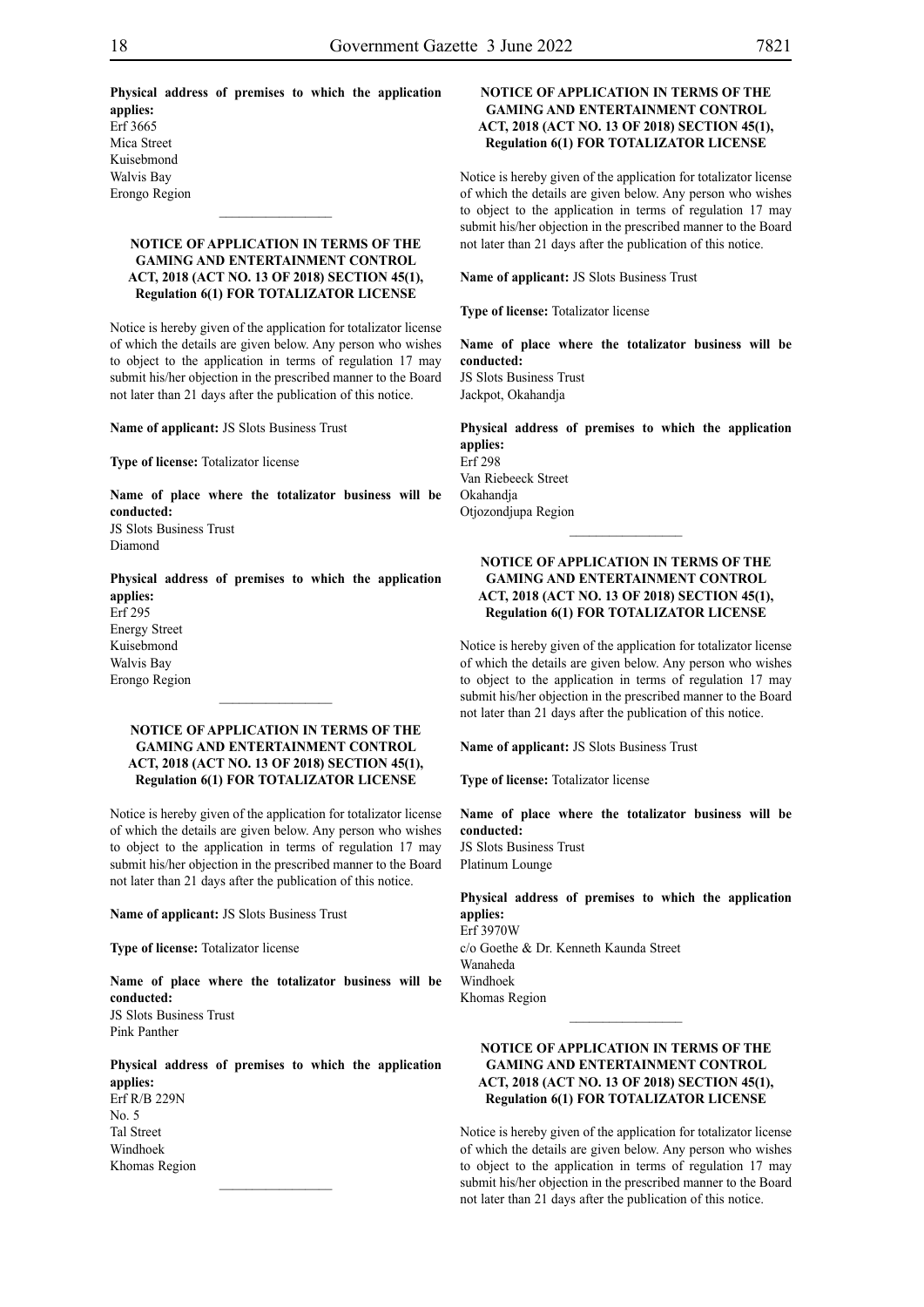**Name of applicant:** JS Slots Business Trust

**Type of license:** Totalizator license

**Name of place where the totalizator business will be conducted:** JS Slots Business Trust Waterberg

**Physical address of premises to which the application applies:** Erf 3399

Waterberg Street Swakopmund Erongo Region

#### **NOTICE OF APPLICATION IN TERMS OF THE GAMING AND ENTERTAINMENT CONTROL ACT, 2018 (ACT NO. 13 OF 2018) SECTION 45(1), Regulation 6(1) FOR TOTALIZATOR LICENSE**

 $\frac{1}{2}$ 

Notice is hereby given of the application for totalizator license of which the details are given below. Any person who wishes to object to the application in terms of regulation 17 may submit his/her objection in the prescribed manner to the Board not later than 21 days after the publication of this notice.

**Name of applicant:** Vivien Investments 219 CC

**Type of license:** Totalizator license

**Name of place where the totalizator business will be conducted:** Black Chain

**Physical address of premises to which the application applies:** Erf 1820 Shop 5 Black Chain Shopping Mall Katutura

Windhoek Khomas Region

#### **NOTICE OF APPLICATION IN TERMS OF THE GAMING AND ENTERTAINMENT CONTROL ACT, 2018 (ACT NO. 13 OF 2018) SECTION 45(1), Regulation 6(1) FOR TOTALIZATOR LICENSE**

Notice is hereby given of the application for totalizator license of which the details are given below. Any person who wishes to object to the application in terms of regulation 17 may submit his/her objection in the prescribed manner to the Board not later than 21 days after the publication of this notice.

**Name of applicant:** JS Slots Business Trust

**Type of license:** Totalizator license

**Name of place where the totalizator business will be conducted:** JS Slots Business Trust Namica

**Physical address of premises to which the application applies:** Erf 3327

Shop 3 Ondoto Street Okuryangava Windhoek Khomas Region

#### **NOTICE OF APPLICATION IN TERMS OF THE GAMING AND ENTERTAINMENT CONTROL ACT, 2018 (ACT NO. 13 OF 2018) SECTION 45(2)(a)(i) FOR BOOKMAKER LICENSE**

 $\frac{1}{2}$ 

Notice is hereby given of the application bookmaker license of which the details are given below. Any person who wishes to object to the application in terms of regulation 17 may submit his/her objection in the prescribed manner to the Board not later than 21 days after the publication of this notice.

**Name of applicant:** JS Slots Business Trust

**Type of license:** Bookmaker license

**Name of bookmaking business or retail liquor business:** JS Slots Business Trust Golden Dragon

**Physical address of premises to which the application applies:** Erf 514 Sam Nuyoma Avenue Walvisbay Erongo Region

 $\frac{1}{2}$ 

#### **NOTICE OF APPLICATION IN TERMS OF THE GAMING AND ENTERTAINMENT CONTROL ACT, 2018 (ACT NO. 13 OF 2018) SECTION 45(2)(a)(i) FOR BOOKMAKER LICENSE**

Notice is hereby given of the application bookmaker license of which the details are given below. Any person who wishes to object to the application in terms of regulation 17 may submit his/her objection in the prescribed manner to the Board not later than 21 days after the publication of this notice.

**Name of applicant:** JS Slots Business Trust

**Type of license:** Bookmaker license

**Name of bookmaking business or retail liquor business:** JS Slots Business Trust Pink Panther

**Physical address of premises to which the application applies:** Erf R/B 229 W No. 5

 $\frac{1}{2}$ 

Tal Street Windhoek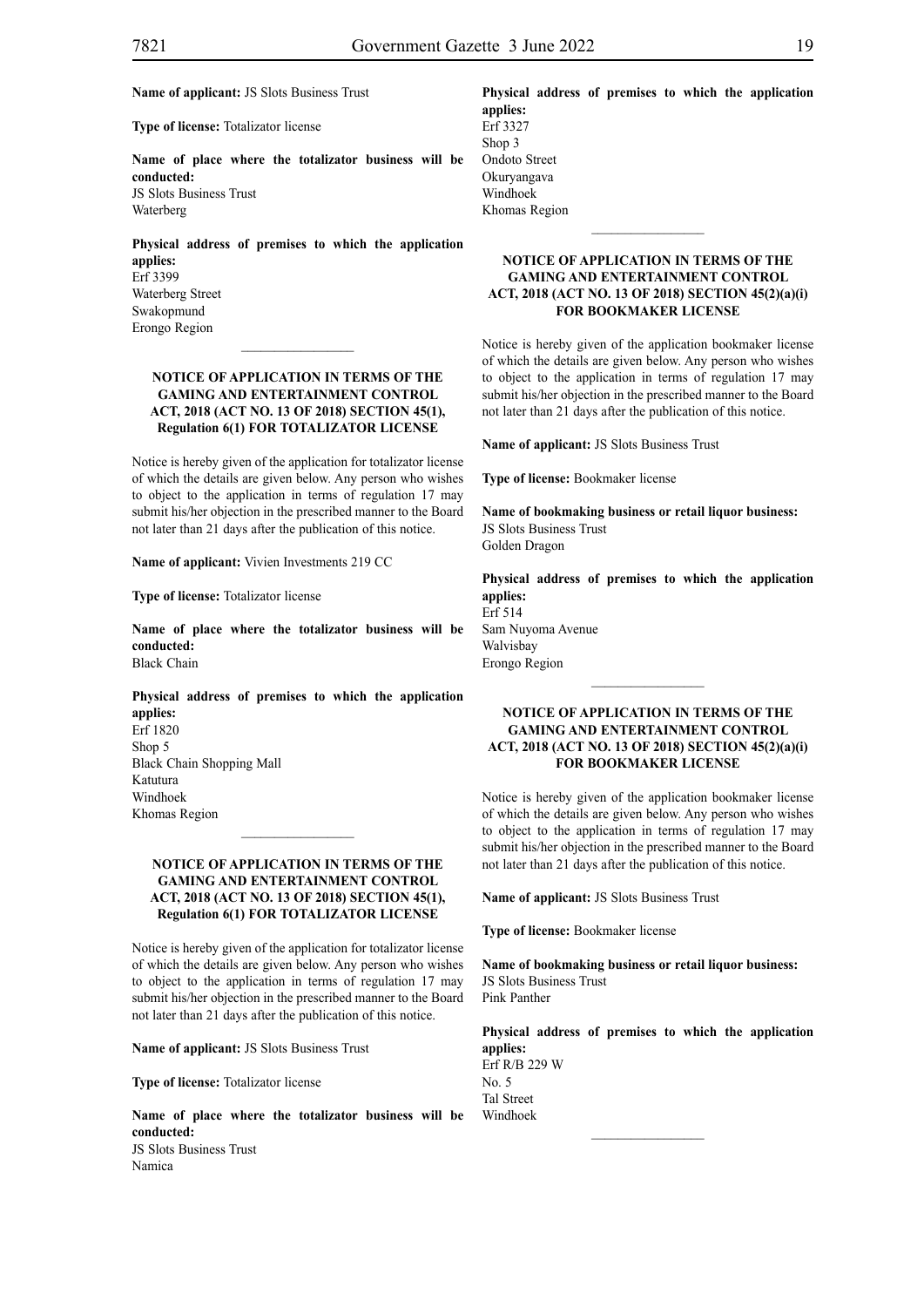Erongo

#### **NOTICE OF APPLICATION IN TERMS OF THE GAMING AND ENTERTAINMENT CONTROL ACT, 2018 (ACT NO. 13 OF 2018) SECTION 45(2)(a)(i) FOR BOOKMAKER LICENSE**

Notice is hereby given of the application bookmaker license of which the details are given below. Any person who wishes to object to the application in terms of regulation 17 may submit his/her objection in the prescribed manner to the Board not later than 21 days after the publication of this notice.

**Name of applicant:** Vivien 219 Investment CC

**Type of license:** Bookmaker license

**Name of bookmaking business or retail liquor business:** Black Chain

**Physical address of premises to which the application applies:**

Black Chain Shopping Centre Erf R/1820, Katutura Shop No. 005 Rabbi Street Windhoek

#### **NOTICE OF APPLICATION IN TERMS OF THE GAMING AND ENTERTAINMENT CONTROL ACT, 2018 (ACT NO. 13 OF 2018) SECTION 45(2)(a)(i) FOR BOOKMAKER LICENSE**

 $\frac{1}{2}$ 

Notice is hereby given of the application bookmaker license of which the details are given below. Any person who wishes to object to the application in terms of regulation 17 may submit his/her objection in the prescribed manner to the Board not later than 21 days after the publication of this notice.

**Name of applicant:** JS Slots Business Trust

**Type of license:** Bookmaker license

**Name of bookmaking business or retail liquor business:** JS Slots Business Trust Platinum Lounge

**Physical address of premises to which the application applies:** Erf 3970 W

c/o Goethe & Dr Kenneth David Kaunda Street Windhoek Khomas Region

#### **NOTICE OF APPLICATION IN TERMS OF THE GAMING AND ENTERTAINMENT CONTROL ACT, 2018 (ACT NO. 13 OF 2018) SECTION 45(2)(a)(i) FOR BOOKMAKER LICENSE**

 $\frac{1}{2}$ 

Notice is hereby given of the application bookmaker license of which the details are given below. Any person who wishes to object to the application in terms of regulation 17 may submit his/her objection in the prescribed manner to the Board not later than 21 days after the publication of this notice.

**Name of applicant:** JS Slots Business Trust

**Type of license:** Bookmaker license

**Name of bookmaking business or retail liquor business:** JS Slots Business Trust La Palace 2

**Physical address of premises to which the application applies:** Erf 2163 Nathaniel Maxuilili Street Kuisebmond Walvisbay

#### **NOTICE OF APPLICATION IN TERMS OF THE GAMING AND ENTERTAINMENT CONTROL ACT, 2018 (ACT NO. 13 OF 2018) SECTION 45(2)(a)(i) FOR BOOKMAKER LICENSE**

 $\overline{\phantom{a}}$  ,  $\overline{\phantom{a}}$  ,  $\overline{\phantom{a}}$  ,  $\overline{\phantom{a}}$  ,  $\overline{\phantom{a}}$  ,  $\overline{\phantom{a}}$  ,  $\overline{\phantom{a}}$  ,  $\overline{\phantom{a}}$  ,  $\overline{\phantom{a}}$  ,  $\overline{\phantom{a}}$  ,  $\overline{\phantom{a}}$  ,  $\overline{\phantom{a}}$  ,  $\overline{\phantom{a}}$  ,  $\overline{\phantom{a}}$  ,  $\overline{\phantom{a}}$  ,  $\overline{\phantom{a}}$ 

Notice is hereby given of the application bookmaker license of which the details are given below. Any person who wishes to object to the application in terms of regulation 17 may submit his/her objection in the prescribed manner to the Board not later than 21 days after the publication of this notice.

**Name of applicant:** JS Slots Business Trust

**Type of license:** Bookmaker license

**Name of bookmaking business or retail liquor business:** JS Slots Business Trust Waterberg

**Physical address of premises to which the application applies:** Erf 3399 Waterberg Street Swakopmund Erongo Region

#### **NOTICE OF APPLICATION IN TERMS OF THE GAMING AND ENTERTAINMENT CONTROL ACT, 2018 (ACT NO. 13 OF 2018) SECTION 45(2)(a)(i) FOR BOOKMAKER LICENSE**

 $\frac{1}{2}$ 

Notice is hereby given of the application bookmaker license of which the details are given below. Any person who wishes to object to the application in terms of regulation 17 may submit his/her objection in the prescribed manner to the Board not later than 21 days after the publication of this notice.

**Name of applicant:** JS Slots Business Trust

**Type of license:** Bookmaker license

**Name of bookmaking business or retail liquor business:** JS Slots Business Trust Marlins

**Physical address of premises to which the application applies:** Erf 3665 Mica Street Kuisebmond Walvisbay Erongo Region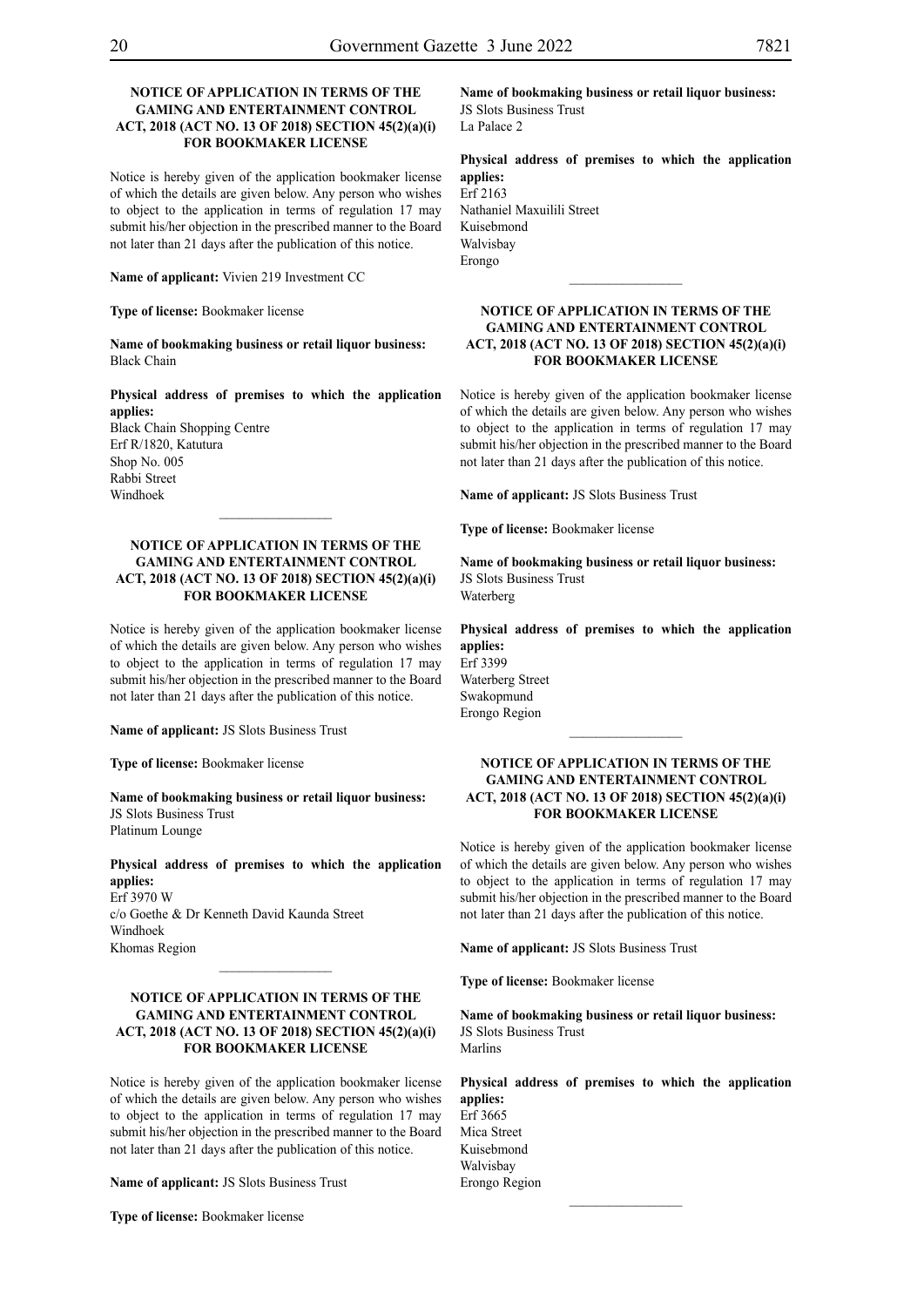#### **NOTICE OF APPLICATION IN TERMS OF THE GAMING AND ENTERTAINMENT CONTROL ACT, 2018 (ACT NO. 13 OF 2018) SECTION 45(2)(a)(i) FOR BOOKMAKER LICENSE**

Notice is hereby given of the application bookmaker license of which the details are given below. Any person who wishes to object to the application in terms of regulation 17 may submit his/her objection in the prescribed manner to the Board not later than 21 days after the publication of this notice.

**Name of applicant:** JS Slots Business Trust

**Type of license:** Bookmaker license

**Name of bookmaking business or retail liquor business:** JS Slots Business Trust Diamond

**Physical address of premises to which the application applies:**

Erf 295 Energy Street Kuisebmond Walvisbay Erongo Region

#### **NOTICE OF APPLICATION IN TERMS OF THE GAMING AND ENTERTAINMENT CONTROL ACT, 2018 (ACT NO. 13 OF 2018) SECTION 45(2)(a)(i) FOR BOOKMAKER LICENSE**

Notice is hereby given of the application bookmaker license of which the details are given below. Any person who wishes to object to the application in terms of regulation 17 may submit his/her objection in the prescribed manner to the Board not later than 21 days after the publication of this notice.

**Name of applicant:** JS Slots Business Trust

**Type of license:** Bookmaker license

**Name of bookmaking business or retail liquor business:** JS Slots Business Trust Hans & Louis Sports Betting

**Physical address of premises to which the application applies:**

Erf 203 Shop 2 Wines Court Werner List Street Windhoek

#### **NOTICE OF APPLICATION IN TERMS OF THE GAMING AND ENTERTAINMENT CONTROL ACT, 2018 (ACT NO. 13 OF 2018) SECTION 45(2)(a)(i) FOR BOOKMAKER LICENSE**

 $\frac{1}{2}$ 

Notice is hereby given of the application bookmaker license of which the details are given below. Any person who wishes to object to the application in terms of regulation 17 may submit his/her objection in the prescribed manner to the Board not later than 21 days after the publication of this notice.

**Name of applicant:** JS Slots Business Trust

**Type of license:** Bookmaker license

**Name of bookmaking business or retail liquor business:** JS Slots Business Trust Lucky Dollar

**Physical address of premises to which the application applies:**

Erf 2171 Mica Street Kuisebmond Walvisbay Erongo

#### **NOTICE OF APPLICATION IN TERMS OF THE GAMING AND ENTERTAINMENT CONTROL ACT, 2018 (ACT NO. 13 OF 2018) SECTION 45(2)(a)(i) FOR BOOKMAKER LICENSE**

 $\frac{1}{2}$ 

Notice is hereby given of the application bookmaker license of which the details are given below. Any person who wishes to object to the application in terms of regulation 17 may submit his/her objection in the prescribed manner to the Board not later than 21 days after the publication of this notice.

**Name of applicant:** JS Slots Business Trust

**Type of license:** Bookmaker license

**Name of bookmaking business or retail liquor business:** JS Slots Business Trust Jackpot Okh / La Rochelle

**Physical address of premises to which the application applies:** Erf 298 Van Riebbeek Street

Okahandja Otjozondjupa Region

#### **NOTICE OF APPLICATION IN TERMS OF THE GAMING AND ENTERTAINMENT CONTROL ACT, 2018 (ACT NO. 13 OF 2018) SECTION 45(2)(a)(i) FOR BOOKMAKER LICENSE**

 $\frac{1}{2}$ 

Notice is hereby given of the application bookmaker license of which the details are given below. Any person who wishes to object to the application in terms of regulation 17 may submit his/her objection in the prescribed manner to the Board not later than 21 days after the publication of this notice.

**Name of applicant:** JS Slots Business Trust

**Type of license:** Bookmaker license

**Name of bookmaking business or retail liquor business:** JS Slots Business Trust Mario's Joyfull World

**Physical address of premises to which the application applies:** Erf R/B 299 W Shop 2 Buton Corner c/o Independence Avenue & Tal Street Windhoek Khomas Region

 $\frac{1}{2}$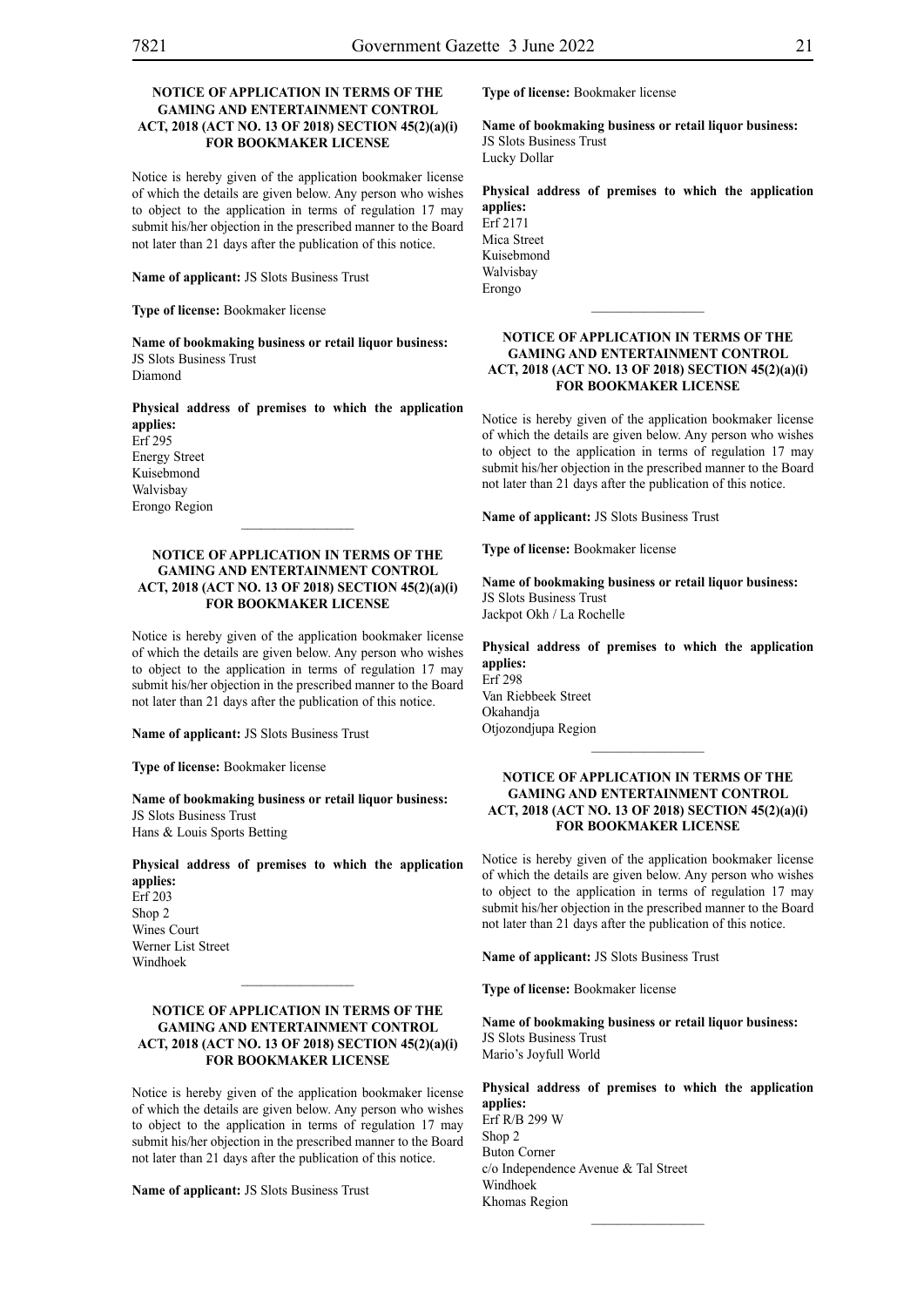#### **NOTICE OF APPLICATION IN TERMS OF THE GAMING AND ENTERTAINMENT CONTROL ACT, 2018 (ACT NO. 13 OF 2018) SECTION 45(2)(a)(i) FOR BOOKMAKER LICENSE**

Notice is hereby given of the application bookmaker license of which the details are given below. Any person who wishes to object to the application in terms of regulation 17 may submit his/her objection in the prescribed manner to the Board not later than 21 days after the publication of this notice.

**Name of applicant:** JS Slots Business Trust

**Type of license:** Bookmaker license

**Name of bookmaking business or retail liquor business:** JS Slots Business Trust

Varitas / Jackpot Windhoek

#### **Physical address of premises to which the application applies:**

Erf 782 Shire Street Wanaheda Katutura Windhoek Khomas Region

#### **NOTICE OF APPLICATION IN TERMS OF THE GAMING AND ENTERTAINMENT CONTROL ACT, 2018 (ACT NO. 13 OF 2018) SECTION 45(2)(a)(i) FOR BOOKMAKER LICENSE**

 $\frac{1}{2}$ 

Notice is hereby given of the application bookmaker license of which the details are given below. Any person who wishes to object to the application in terms of regulation 17 may submit his/her objection in the prescribed manner to the Board not later than 21 days after the publication of this notice.

**Name of applicant:** Penny Den Gambling House CC

**Type of license:** Bookmaker license

**Name of bookmaking business or retail liquor business:** Penny Den Gambling House CC

**Physical address of premises to which the application applies:**

Erf 8599 Mamre Street Katutura Windhoek Khomas Region

#### **NOTICE OF APPLICATION IN TERMS OF THE GAMING AND ENTERTAINMENT CONTROL ACT, 2018 (ACT NO. 13 OF 2018) SECTION 45(2)(a)(i) FOR BOOKMAKER LICENSE**

 $\frac{1}{2}$ 

Notice is hereby given of the application bookmaker license of which the details are given below. Any person who wishes to object to the application in terms of regulation 17 may submit his/her objection in the prescribed manner to the Board not later than 21 days after the publication of this notice.

**Name of applicant:** JS Slots Business Trust

**Type of license:** Bookmaker license

**Name of bookmaking business or retail liquor business:** JS Slots Business Trust

La Palace

**Physical address of premises to which the application applies:** Erf 309 Albatross Street Narraville Walvisbay Erongo Region

#### **NOTICE OF APPLICATION IN TERMS OF THE GAMING AND ENTERTAINMENT CONTROL ACT, 2018 (ACT NO. 13 OF 2018) SECTION 45(2)(a)(i) FOR BOOKMAKER LICENSE**

 $\frac{1}{2}$ 

Notice is hereby given of the application bookmaker license of which the details are given below. Any person who wishes to object to the application in terms of regulation 17 may submit his/her objection in the prescribed manner to the Board not later than 21 days after the publication of this notice.

**Name of applicant:** JS Slots Business Trust

**Type of license:** Bookmaker license

**Name of bookmaking business or retail liquor business:** JS Slots Business Trust Namica

**Physical address of premises to which the application applies:** Shop 3 Namica Shopping Centre Erf 3327 Ondoto Street Okuryangava

Windhoek Khomas Region

#### **NOTICE OF APPLICATION IN TERMS OF THE GAMING AND ENTERTAINMENT CONTROL ACT, 2018 (ACT NO. 13 OF 2018) REGULATION 14 FOR INCREASE IN NUMBER OF GAMBLING MACHINES**

 $\frac{1}{2}$ 

Notice is hereby given of the application for increase in number of gambling machines of which the details are given below. Any person who wishes to object to the application in terms of regulation 14(6) may submit his/her objection in the prescribed manner to the Board not later than 21 days after the publication of this notice.

**Name of applicant:** JS Slots Business Trust

**Type of license:** Gambling house license

**Number of gambling machines for which the license has been granted:** Five  $(5)$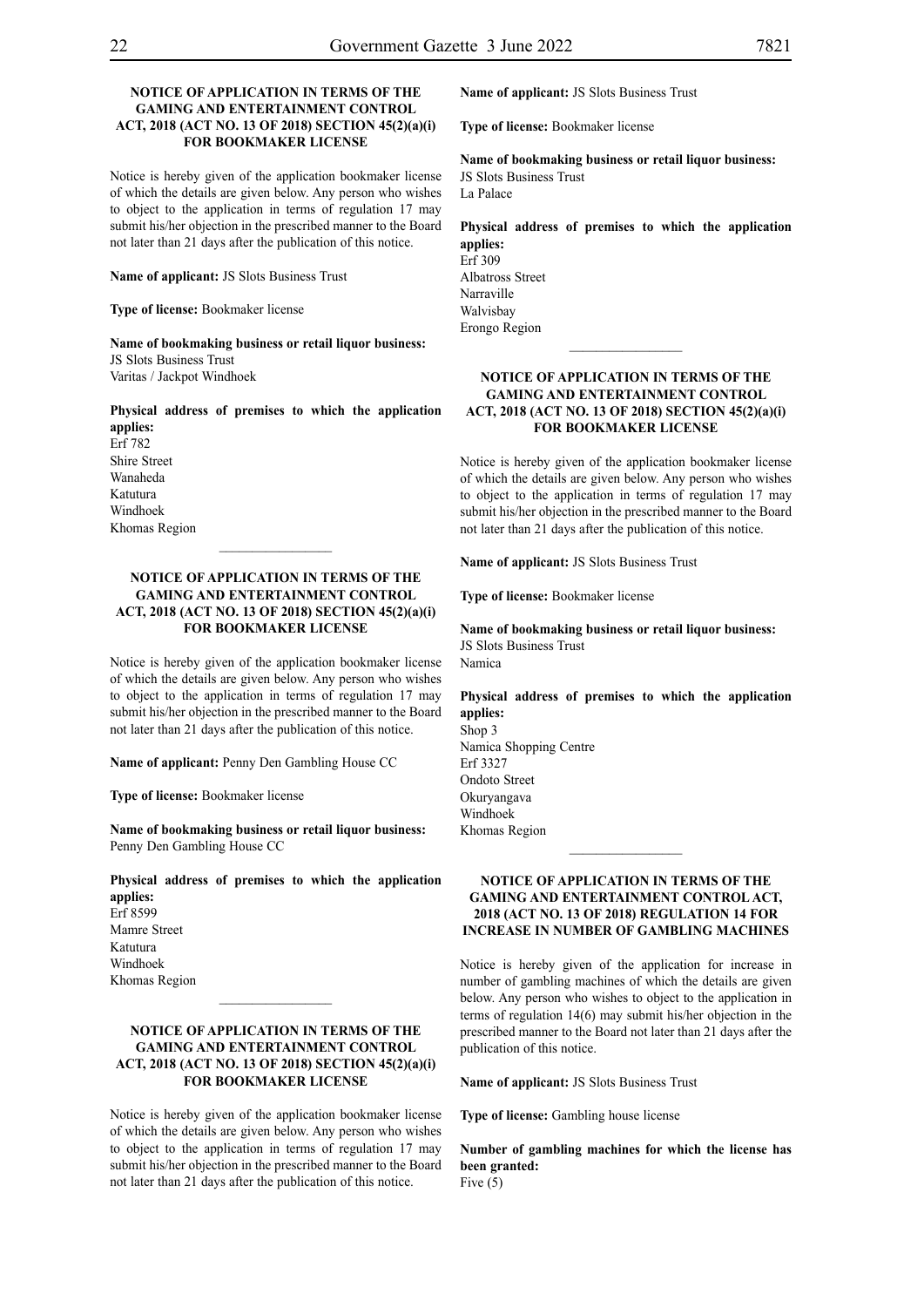**Name of accommodation establishment or retail liquor business:**

La Palace Gambling House 2 License No. 221

#### **NOTICE OF APPLICATION IN TERMS OF THE GAMING AND ENTERTAINMENT CONTROL ACT, 2018 (ACT NO. 13 OF 2018) REGULATION 14 FOR INCREASE IN NUMBER OF GAMBLING MACHINES**

Notice is hereby given of the application for increase in number of gambling machines of which the details are given below. Any person who wishes to object to the application in terms of regulation 14(6) may submit his/her objection in the prescribed manner to the Board not later than 21 days after the publication of this notice.

**Name of applicant:** JS Slots Business Trust

**Type of license:** Gambling house license

**Number of gambling machines for which the license has been granted:**  $Six(6)$ 

**Number of gambling machines now applied for:** Fourteen (14)

**Name of accommodation establishment or retail liquor business:** Marlins License No. 157

 $\frac{1}{2}$ 

#### **NOTICE OF APPLICATION IN TERMS OF THE GAMING AND ENTERTAINMENT CONTROL ACT, 2018 (ACT NO. 13 OF 2018) REGULATION 14 FOR INCREASE IN NUMBER OF GAMBLING MACHINES**

Notice is hereby given of the application for increase in number of gambling machines of which the details are given below. Any person who wishes to object to the application in terms of regulation 14(6) may submit his/her objection in the prescribed manner to the Board not later than 21 days after the publication of this notice.

**Name of applicant:** Penny Den Gambling House CC

**Type of license:** Gambling house license

**Number of gambling machines for which the license has been granted:** Three (3)

**Number of gambling machines now applied for:** Seventeen (17)

**Name of accommodation establishment or retail liquor business:** Penny Den

License No. 221  $\frac{1}{2}$ 

#### **NOTICE OF APPLICATION IN TERMS OF THE GAMING AND ENTERTAINMENT CONTROL ACT, 2018 (ACT NO. 13 OF 2018) REGULATION 14 FOR INCREASE IN NUMBER OF GAMBLING MACHINES**

Notice is hereby given of the application for increase in number of gambling machines of which the details are given below. Any person who wishes to object to the application in terms of regulation 14(6) may submit his/her objection in the prescribed manner to the Board not later than 21 days after the publication of this notice.

**Name of applicant:** JS Slots Business Trust

**Type of license:** Gambling house license

**Number of gambling machines for which the license has been granted:** Ten (10)

**Number of gambling machines now applied for:** Ten (10)

**Name of accommodation establishment or retail liquor business:** Ring

License No. 120

#### **NOTICE OF APPLICATION IN TERMS OF THE GAMING AND ENTERTAINMENT CONTROL ACT, 2018 (ACT NO. 13 OF 2018) REGULATION 14 FOR INCREASE IN NUMBER OF GAMBLING MACHINES**

Notice is hereby given of the application for increase in number of gambling machines of which the details are given below. Any person who wishes to object to the application in terms of regulation 14(6) may submit his/her objection in the prescribed manner to the Board not later than 21 days after the publication of this notice.

**Name of applicant:** JS Slots Business Trust

**Type of license:** Gambling house license

**Number of gambling machines for which the license has been granted:** Ten (10)

**Number of gambling machines now applied for:** Ten (10)

**Name of accommodation establishment or retail liquor business:**

Mario's Joyfull World License No. 124

#### **NOTICE OF APPLICATION IN TERMS OF THE GAMING AND ENTERTAINMENT CONTROL ACT, 2018 (ACT NO. 13 OF 2018) REGULATION 14 FOR INCREASE IN NUMBER OF GAMBLING MACHINES**

 $\frac{1}{2}$ 

Notice is hereby given of the application for increase in number of gambling machines of which the details are given below. Any person who wishes to object to the application in terms of regulation 14(6) may submit his/her objection in the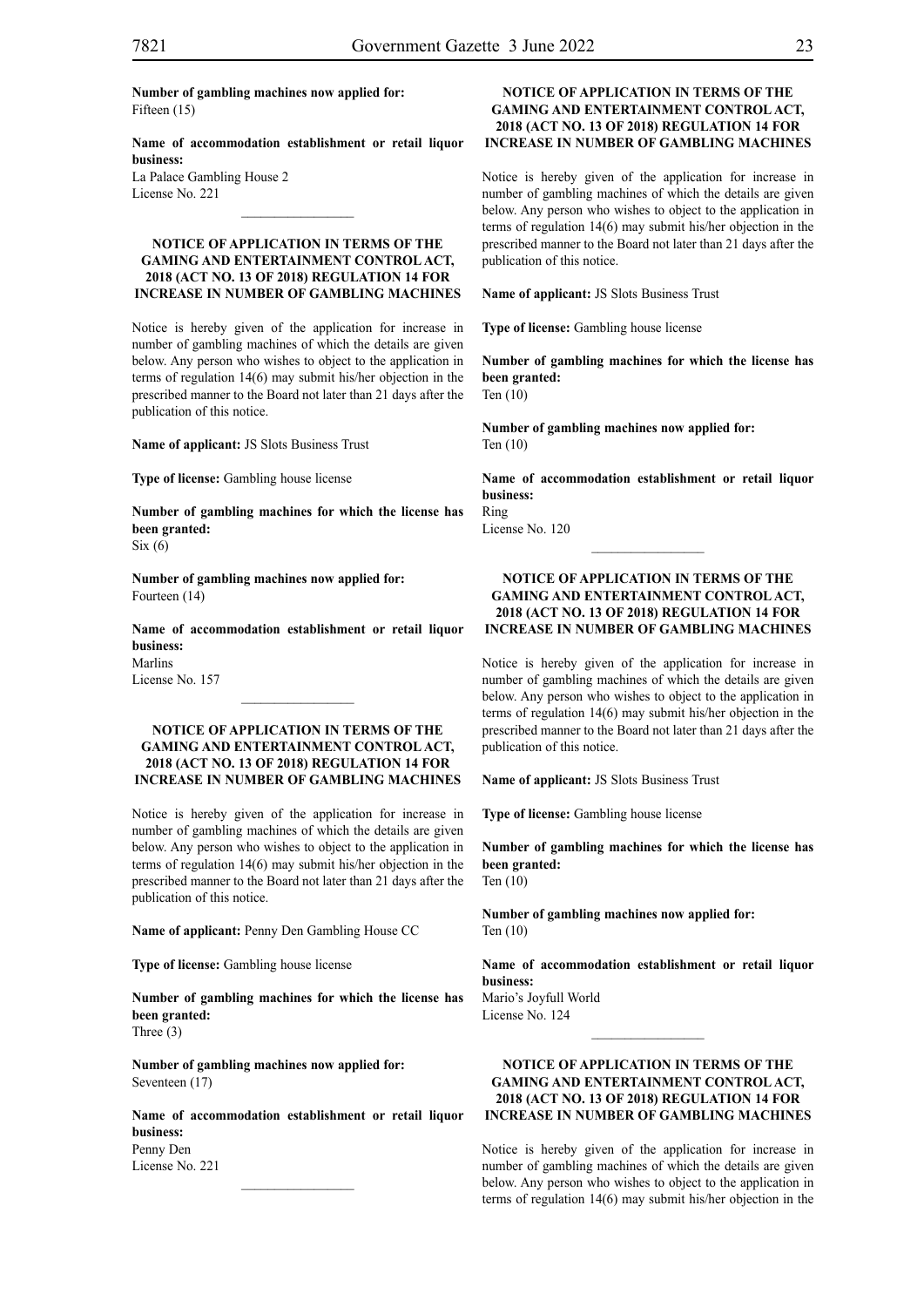prescribed manner to the Board not later than 21 days after the publication of this notice.

**Name of applicant:** JS Slots Business Trust

**Type of license:** Gambling house license

**Number of gambling machines for which the license has been granted:** Five (5)

**Number of gambling machines now applied for:** Fifteen (15)

**Name of accommodation establishment or retail liquor business:** Jackpot Gaming

 $\frac{1}{2}$ 

License No. 044

#### **NOTICE OF CHANGE OF NAME AND OBJECTIVES OF REGISTERED WELFARE ORGANISATION IN TERMS OF THE NATIONAL WELFARE ACT, 1965 (ACT NO. 79 OF 1965) AS AMENDED**

Notice is hereby given of the contemplated change of our organisation name from **RUS PEOPLE MINISTRIES**, WO143-3 to **AFRICAN HAVEN NAMIBIA** as well as the amendment of the organisation objectives, which will be as follows:

- 1. To improve the living conditions of vulnerable people
- 2. To provide quality early childhood education and equip locals to become qualified teachers.
- 3. To provide temporary shelter and daily food for street kids and homeless people.
- 4. To provide improve access to primary health services.

Any person or persons desiring to raise objections against the above change, must submit such representations to the Secretary of the Khomas Regional Welfare Committee in Windhoek, within twenty-one days as from the date of this advertisement.

#### **THE CHAIRPERSON AFRICAN HAVEN NAMIBIA**

#### **NOTICE OF REGISTRATION AS A WELFARE ORGANISATION**

 $\frac{1}{2}$ 

The **MZILIKAZI MINERS AND EX-MINERS ASSO-CIATION** applied for registration as a welfare organization in terms of Section 19 of the National Welfare Act, 1965 (Act 79 of 1965), as amended.

#### **The objects of the organization read as follows:**

- 1. To uplift the standards of living of former mine worker, their sons, daughters and surviving spouses.
- 2. To empower communities through training on self-help projects.
- 3. To improve community awareness on TB and other communicable diseases.
- 4. To contribute towards goverment's efforts in combating TB, malaria and other diseases at community and national level through conducting sensitization meetings.

Any person or persons desiring to raise objections against the registration of the organization must submit such representations to the Executive Director of the Ministry of Health and Social Services, Private Bag 13198, Windhoek within twenty-one days as from date of this advertisement.

**THE CHAIRPERSON MZILIKAZI MINERS AND EX-MINERS ASSOCIATION P.O. BOX 1836 NGWEZE KATIMA MULILO NAMIBIA**

#### **THE ALIENS ACT, 1937 NOTICE OF INTENTION OF CHANGE OF SURNAME**

 $\frac{1}{2}$ 

I, **DAVID MARTIN** residing at Odimbwa Village and a Teacher intend applying to the Minister of Home Affairs and Immigration for authority under section 9 of the Alliens Act, 1937, to assume the surname **NGHIYALWA** for the reasons that I used my father's first name as my surname.

I previously bore the name(s) **DAVID MARTIN**.

I intend also applying for authority to change the surname of my minor children, 1. **MARTINA JULIA NHIIVELA-OMBEDI**, 2. **MARTINA PEYOHAMBA LINEEKELA SHEEFENI** to **NGHIYALWA**.

Any person who objects to my assumption of the said surname of **NGHIYALWA** should as soon as may be lodge his or her objection, in writing, with a statement of his or her reasons therefore, with the Magistrate of Katutura.

**D. MARTIN ODIMBWA VILLAGE NAMIBIA**

#### **THE ALIENS ACT, 1937 NOTICE OF INTENTION OF CHANGE OF SURNAME**

 $\frac{1}{2}$ 

I, **CABRAL BERNARDO PALMIRA** residing at Kehemu, Rundu intend applying to the Minister of Home Affairs and Immigration for authority under section 9 of the Alliens Act, 1937, to assume the surname **GABRAL** for the reasons that Palmira is my first name.

I previously bore the name(s) **CABRAL BERNARDO PALMIRA**.

Any person who objects to my assumption of the said surname of **GABRAL** should as soon as may be lodge his or her objection, in writing, with a statement of his or her reasons therefore, with the Magistrate of Katutura.

 $\mathcal{L}_\text{max}$ 

**C. B. PALMIRA RUNDU NAMIBIA**